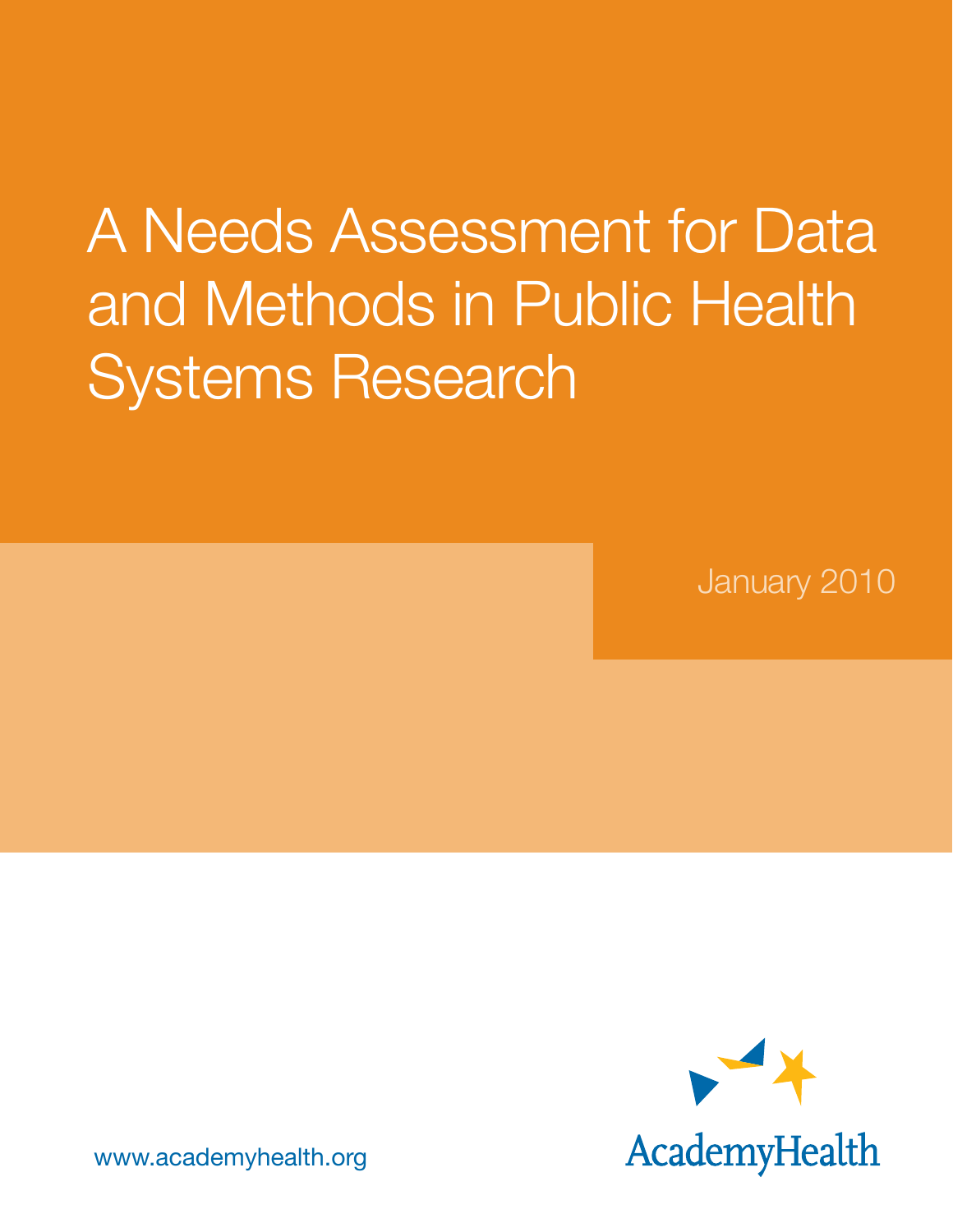## Executive Summary

As defined by Mays et al., "public health systems research (PHSR) is a field of study that examines the organization, financing, and delivery of public health services within communities, and the impact of these services on population health." PHSR has emerged as a "sister" discipline to health services research; both fields share a related set of research questions, have a common base of methods, and often rely on similar or related data sources to develop meaningful research on population health. The two fields are closely linked and often draw upon the same pool of researchers, which greatly adds to the range of multidisciplinary perspectives in PHSR. However, as can be expected of any emerging line of inquiry, it remains difficult to define the boundaries of PHSR, and to identify its most appropriate methods and data. Thus, it has been suggested that the evidence base is limited and a range of rigorous methodological approaches have not yet been attempted. This study is the first assessment of data and methods needs for the field of PHSR.

This needs assessment draws on three data collection efforts: a review of the literature; a survey of members of the AcademyHealth PHSR Interest Group; and key informant interviews. These three sources provide insights to guide discussion as well as recommendations for addressing data and methods gaps in PHSR.

The literature review demonstrates that, at present, there are only a small number of PHSR papers focused on methods and methodological developments, though trends indicate this number is growing. Nearly two-thirds of the research articles reviewed use quantitative methods, more

than a third use qualitative methods, and more than half of the research articles identified were published in the following four journals: *Journal of Public Health Management & Practice*; *Public Health Reports*; *American Journal of Public Health*; and *American Journal of Preventive Medicine*.

Results of the survey also indicate that researchers engaged in PHSR are likely to use a wide range of methods and types of data. When asked to identify the major barriers to advancing methods in PHSR, close to three out of four respondents reported funding as the main barrier, while nearly two-thirds cited the availability of data. Slightly more than one-third of respondents commented on the lack of training opportunities and three in 10 mentioned leadership.

The majority of researchers surveyed said they have individuals on staff conducting PHSR; however, most have not hired staff members to do this work. Among those who had staff who do PHSR, only half of PHSR researchers said their organizations provide PHSR training either in a formal academic setting, or on the job. Likewise, most researchers were not aware of masters' or doctoral-level training programs focused on training in PHSR. Even though most respondents reported they were not aware of formal PHSR training programs, three-quarters of respondents considered continuing education in PHSR beneficial for the field. Several specific methods were mentioned as topics for continuing education in PHSR.

In many ways, the key informant interviews underscored the results of the survey. While some respondents mentioned data limitations as a barrier to conducting more rigorous researchparticularly with regard to limitations for financial data and organizational dynamics of local public health services—others felt that definitional and measurement issues are most important. Some interviewees said they felt the key issue is for PHSR to refine the scope of the field and assess key definitions in order to develop new measures to enable collection of valid and reliable data. Some said that the field needs a refresher in basic statistical methods, while others focused on the need for training in econometric methods, analysis of geo-spatial data, and mixed methods. Overall, the comments suggested a need to steep the field in a more rigorous scientific approach to conducting research by developing a "culture of scientific inquiry." Finally, several of the interviewees called for an ongoing dialogue between researchers and the policy and practice community to ensure PHSR questions are motivated by important policy and practice issues.

The multiple perspectives captured in this report demonstrate the strong interest in and support for the field of PHSR and for efforts to advance rigorous methods in PHSR. The responses reflect the struggle of a young field: articulating key research questions, obtaining appropriate data, identifying valid and reliable measures, and developing appropriate methodologies. However, despite the relative youth of the field and the barriers to high quality research identified by a number of respondents, nearly threequarters of users of PHSR responding to the survey said that PHSR "inform[s] their decision-making in policy and practice." The relevance of the field of PHSR to policy and practice, even in its youth, demonstrates the tremendous potential for the field to make meaningful contributions to the public's health.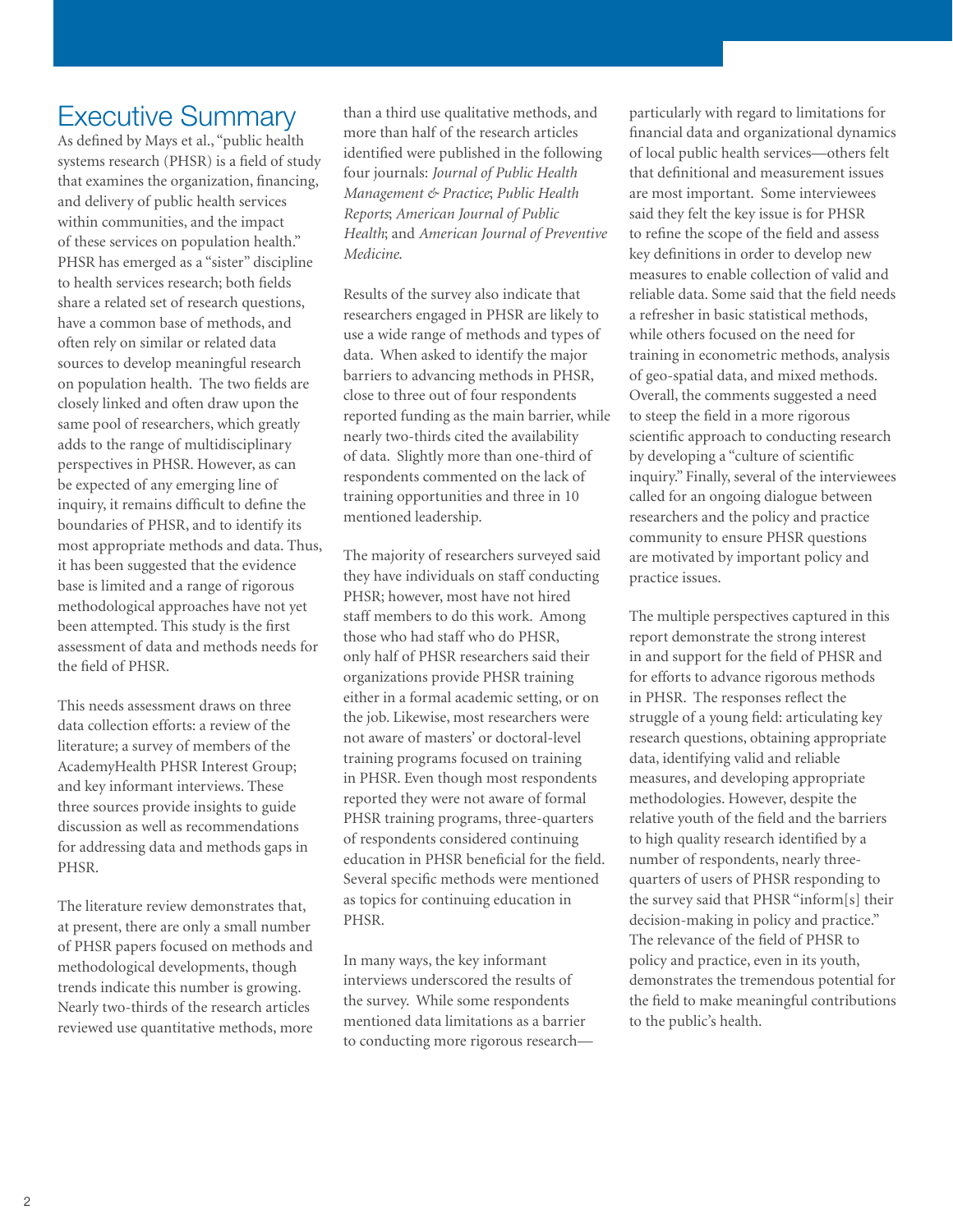## **Introduction**

As the professional society of health policy researchers, policymakers, and practitioners, AcademyHealth is interested in understanding the needs of the field of health services research (HSR) and emerging, related disciplines. A core strategic objective is to elevate the state of practice in the field by providing methodological and skill-based training for researchers and policymakers. In order to identify potential methodological and skill-based training needs for public health systems research (PHSR), AcademyHealth conducted this needs assessment.

HSR is defined as "the multidisciplinary field of scientific investigation that studies how social factors, financing systems, organizational structures and processes, health technologies, and personal behaviors affect access to health care, the quality and cost of health care, and ultimately our health and well-being. Its research domains are individuals, families, organizations, institutions, communities, and populations."<sup>1</sup> From the outset, PHSR emerged as a "sister" discipline that is closely linked to the HSR community due to a related set of research questions, a common base of methods, and reliance on similar data sources. In order to develop meaningful research on public health systems, leaders in HSR and PHSR express a strong desire for the areas of inquiry to enhance one another, both in terms of multi-disciplinary collaboration on projects, and in terms of providing training for practitioners and investigators.

To support the many disciplines under the HSR umbrella, AcademyHealth manages a series of Interest Groups (IGs) focused on specific HSR or health policy topics. Since 2002, AcademyHealth has helped to foster the development of PHSR through the PHSR IG<sup>2</sup>, one of the largest Interest Groups at AcademyHealth, currently serving more than 1,800 researchers,

policymakers, and practitioners. The PHSR IG is dynamic, and is actively engaged in advancing public health systems research by fostering a community of individuals interested in PHSR, promoting quality research, supporting junior researchers, and addressing methods and data needs. Each year, in conjunction with the AcademyHealth Annual Research Meeting, the PHSR IG holds a separate meeting with a competitive call for papers.

One consequence of regularly engaging an active group of stakeholders in this emerging area of research is ongoing debate about the definitional boundaries of PHSR. The most recent iteration of this discussion resulted in the development of an expanded definition of the field and the role of the PHSR IG, which was adopted in June 2009. It builds upon the definition of PHSR by Mays et al.—"public health systems research (PHSR) is a field of study that examines the organization, financing, and delivery of public health services within communities, and the impact of these services on population health."3 This expanded definition describes PHSR as "a multidisciplinary field of study that recognizes and investigates system-level properties and outcomes that result from the dynamic interactions among various components of the public health system and how those interactions affect organizations, communities, environments, and population health status…the public health system includes governmental public health agencies engaged in providing the 10 essential public health services, along with other public and private sector entities with missions that affect public health." In addition, this definition says that the "the term 'services' broadly includes programs, direct services, policies, laws, and regulations designed to protect and promote the public's health and prevent disease and disability at the population level."4

### **Background**

In the landmark 1988 report, *The Future of Public Health*, the Institiute of Medicine (IOM) called for public health practitioners to "make evidence the foundation of decision-making." In the past decade, however, the public health community has realized that the research base required to respond to this call is lacking. It has been suggested that "practice-based initiatives to improve public health delivery have far outpaced the development of rigorous research studies in public health practice that are needed to inform and guide the public health system's attempt to improve its performance and community health status."5

In 2007, AcademyHealth conducted a stakeholder meeting to evaluate the research base, assess the discipline's needs, and examine the PHSR research agenda. Participating stakeholders from national public health membership organizations, academic centers, governmental agencies, provider groups, and other private organizations agreed that research gaps remain. The identified vulnerabilities included datasets that limit the scope and complexity of research, a lack of standardized methodologies, a lack of theoretically-based performance indicators and measurement instruments, difficulty in linking research to practice, limited public understanding, and lack of funding.<sup>6</sup> A list of priority research topics was created around the categories of structure and organization, performance indicators, data, financing, workforce, and distal and social determinants.7

Concurrent with efforts to further PHSR's research agenda, the Robert Wood Johnson Foundation (RWJF) launched a major grant-making initiative by sponsoring a special topic solicitation in PHSR (see [www.hcfo.org](http://www.hcfo.org) for a description of each of the funded grants and findings where available).<sup>8</sup> This competitive solicitation, through which 23 grants were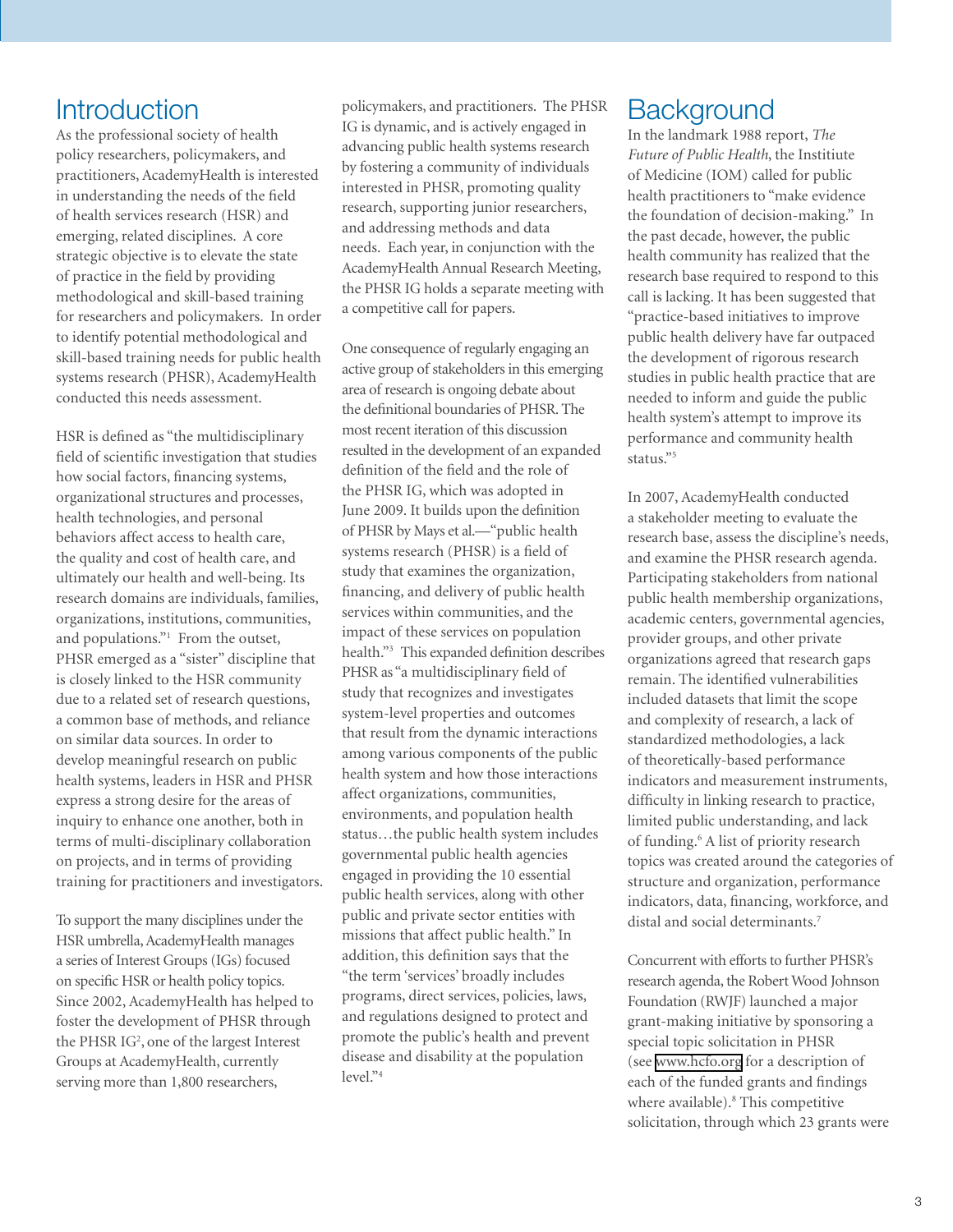funded, has represented a significant source of investigator-initiated funding for the emerging discipline. Another initiative launched by RWJF was a mini grant program facilitated by the University of Kentucky, designed to grow the field by supporting junior faculty and dissertation candidates. From 2007 to 2009, this program offered 25 research awards to fund dissertations and pilot studies.

At the same time, the first concrete commitment to PHSR was made by the federal government. The 2006 Pandemic and All-Hazards Preparedness Act (PAHPA) authorized the secretary of the U.S. Department of Health and Human Services to identify the existing public health systems research knowledge base and establish a research agenda. The \$50 million appropriation included a mandate to "fund research centers at accredited schools of public health to conduct PHSR for preparedness and emergency response." To date, the assistant secretary for preparedness and response has funded nine Preparedness and Emergency Response Research Centers (PERRCs) through the Centers for Disease Control and Prevention (CDC) Coordinating Office for Terrorism Preparedness and Emergency Response (COTPER).

Despite these investments, it's been suggested that PHSR has yet to demonstrate return on investment making it difficult to secure funding and buy-in from public health practitioners, PHSR's end-users.<sup>9</sup> An exploration of PHSR's body of literature may elucidate such remarks, and clarify the field's next steps. Thus, AcademyHealth conducted this Data and Methods Needs Assessment.

This project aims to equip the PHSR community to produce rigorous and timely research on important questions for policymakers and practitioners. It was supported by a grant from RWJF



#### Figure 1: PHSR Articles by Year and Type, 1991-2008

to evaluate the current state of the field and, subsequently, to conduct relevant methods training to enhance the rigor of PHSR. An Advisory Committee, composed of a subset of the AcademyHealth Methods Council, along with additional experts in PHSR, provided significant input (see Appendix 1). A draft of the report was circulated at the PHSR IG Annual Meeting on June 30, 2009. This current version of the document reflects comments from that community. AcademyHealth thanks the Advisory Committee and members of the PHSR IG for their useful comments.

## **Methods**

The PHSR Data and Methods Needs Assessment draws upon three interrelated activities:

- 1. A review of the PHSR literature to identify articles with a strong methodological focus;
- 2. An online survey of PHSR IG members; and
- 3. Key informant interviews.

AcademyHealth staff conducted the study between January and June of 2009.

#### Literature Review

The literature review catalogs PHSR with a strong methods focus, in order to identify frequently used methodologies and topics. AcademyHealth was fortunate to have the opportunity to utilize a substantial review of the PHSR literature recently undertaken by colleagues at the University of Kentucky.10 Additional articles in PHSR were identified from the publication of research funded through RWJF's special topic solicitation in PHSR.

Research Articles **Communist Property** 

Once this initial list of titles was compiled, the articles were reviewed in greater detail to assess which related to PHSR methods, in order to create a subset for this study. Two reviewers independently scanned titles of the articles and assessed whether they appeared to be related to PHSR methods. At the conclusion of this initial assessment, the reviewers met to discuss the characteristics of the articles that were selected. The reviewers also read abstracts of the articles for which relevance to PHSR methods was in question. Finally, they discussed cases in which they disagreed, and resolved these issues, refining the inclusion criteria in the process.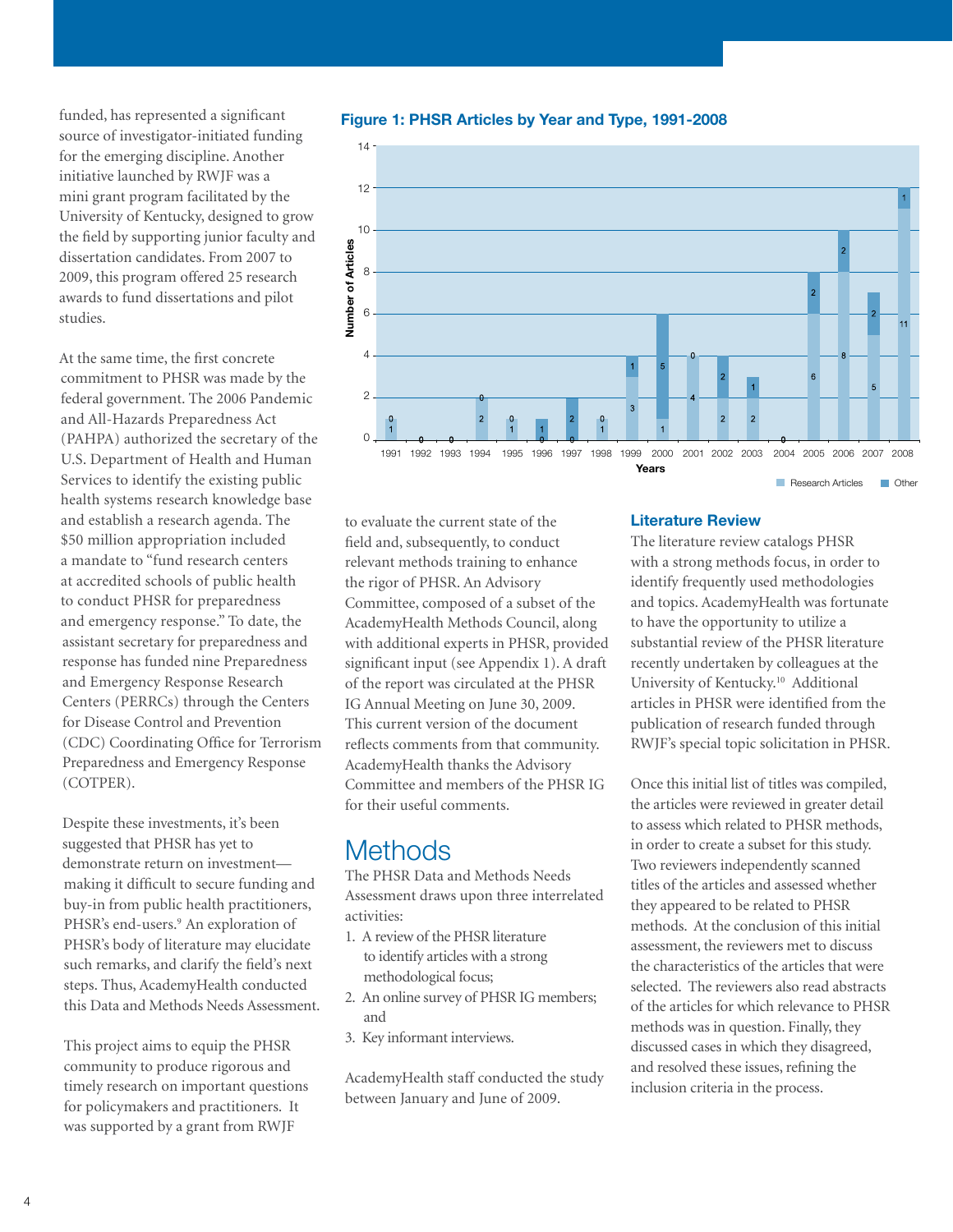The results of the University of Kentucky (UKY) literature review included nearly 500 articles on PHSR, of which 80 were identified by UKY as focusing on technology, data, and methods. Of those, 29 were selected for further review because they had a strong methods focus. From the special topic solicitation in PHSR, 37 additional articles were identified. Thus, a subset of 66 articles were identified as having a methods focus, and were reviewed in greater detail. All of these articles selected for review met two criteria: (1) they appeared to be PHSR research projects using the Mays et al. definition, and (2) they focused on topics relevant to methods and data.

Articles were next categorized into one of four groups:

- Commentaries;
- Research articles;
- Practice articles; and
- Books.

Finally, the research articles were reviewed to determine whether quantitative or qualitative methodologies were used, as well as to assess the research's data sources. The reviewers independently reviewed the abstracts and classified them by study design (e.g., mathematical models, literature review, surveys, and case studies) and data source (e.g., State Inpatient Databases). Subsequent to categorizing the citations, the two reviewers met to discuss their conclusions and to arrive at consensus.

#### Public Health Systems Research Interest Group Survey

A survey of AcademyHealth PHSR Interest Group Members was conducted via the Web from March 24 through April 8, 2009. Questions for the survey were based in part on a survey instrument developed by researchers at the University of British Columbia that focused on identifying core competencies in health services research at Canadian training institutions. The list of major methods and topics in PHSR generated from the literature review was also utilized in developing the survey instrument. The Advisory Committee provided significant guidance on the questions and pre-tested the survey.









The survey was sent to the 1,597 members of the PHSR IG with valid e-mail addresses. As an incentive to participate, nine prizes were offered, including four Amazon.com gift certificates (\$25 value), four free registrations to the 2009 PHSR IG Annual Meeting (\$140 value), and one travel reimbursement to attend the PHSR IG Annual Meeting (up to \$250). After the survey was closed, nine random numbers were generated by Excel, and the numbers were matched to the survey ID numbers generated by

SurveyMonkeycom. Winners were notified of their prizes via email on April 28.

Of the group surveyed, 69 were not reachable at the email address on record, and an additional three respondents opted out of the survey. Of the remaining members, 182 completed the full questionnaire, representing 12 percent of IG members. The survey was programmed, hosted, and administered using SurveyMonkey.com.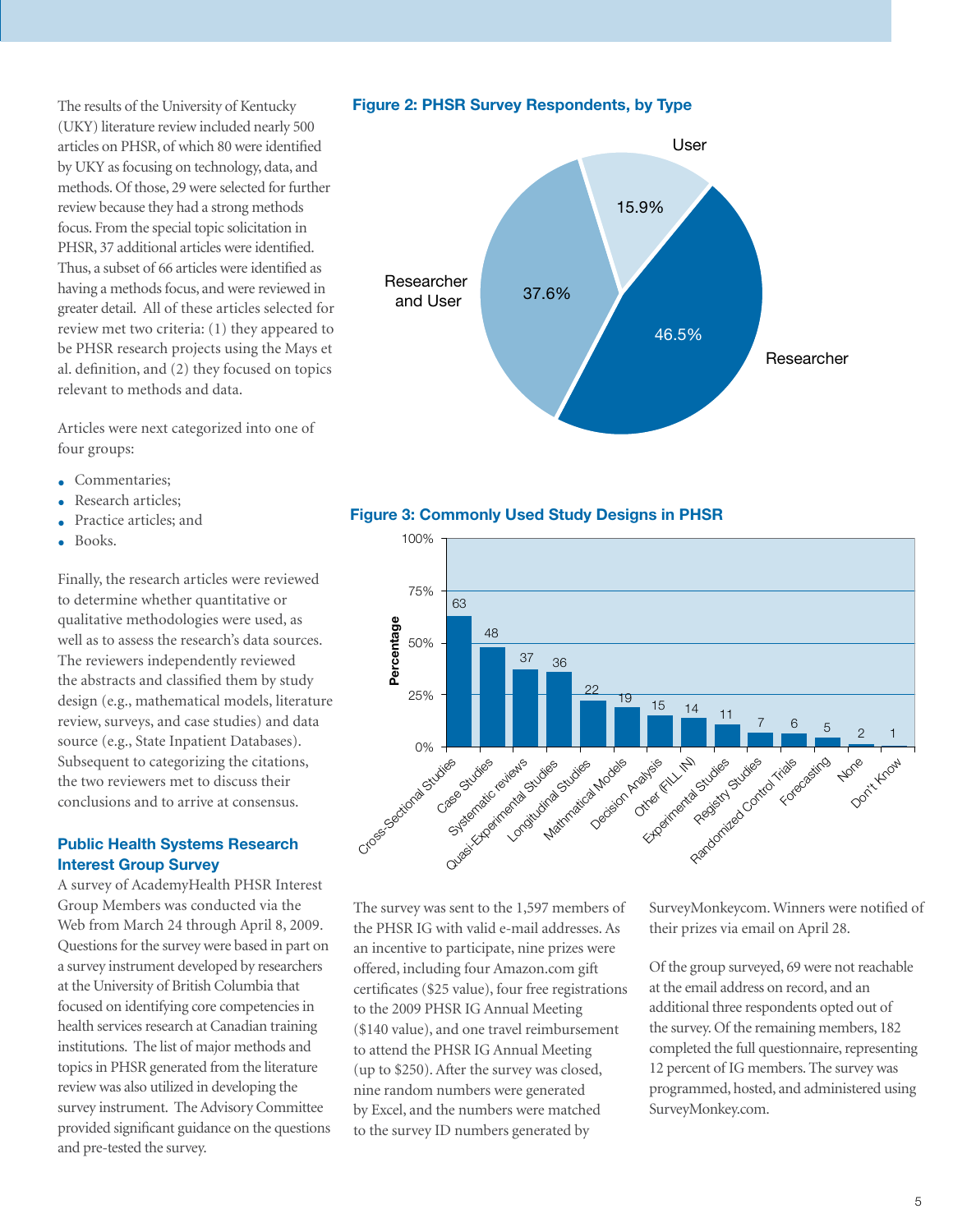The respondents have only a slightly different demographic profile than that of the overall AcademyHealth membership (see Appendix 2). However, because the survey was only administered to members of the PHSR IG, and because of the low response rate, it is not possible to say that respondents are broadly representative of public health systems researchers. Percentages may not always add up to 100 percent due to rounding.

#### Interviews

In April and May 2009, AcademyHealth staff conducted a series of 11 semistructured interviews with individuals representing perspectives on data and methods needs. Interviews were conducted with individuals representing the following stakeholder groups:

- PHSR/HCFO grant reviewers;
- Established PHSR researchers in University settings;
- Health services researchers in Universities and the private sector;
- Students in doctoral and postdoctoral programs; and
- Public and private funders of PHSR.

An initial interview questionnaire drew on concepts addressed in an interview guide focused on core competencies in HSR doctoral training conducted by Canadian researchers. Suggestions for key informants were collected from the Advisory Committee. Four out of five individuals contacted for a key informant interview participated in the project.

# **Findings**

#### Literature Review

Between 1991 and 2008, the number of PHSR articles focused on methods increased from one to 12 per year (Figure 1). No articles selected for review were published in 1992, 1993, or 2004; however, from 2005 to 2008, the number of articles increased substantially.

Among the papers selected, research articles were the most common type (71 percent). The remaining 29 percent were commentaries, practice-based articles, or books, of which most were commentaries. Of the research articles, 36 percent used qualitative methods while 64 percent used quantitative methods. Most of the research articles were published between 2005 and 2008.

An interest in understanding the composition of research methods used in the field is a primary motivator behind a review of the PHSR literature. Of the research articles, the largest group was case studies. There was significant diversity in the methodologies used in PHSR, including focus groups, systematic literature reviews, longitudinal studies, data synthesis, and mathematical models.

More than half (56 percent) of the research articles were published in the following four journals: *Journal of Health Management & Practice*, *Public Health Reports*, *American Journal of Public Health*, and *American Journal of Preventive Medicine*. Other journals that published PHSR included *Annual Review of Public Health* and *Journal of Health Services Research Policy*. Between 2003 and 2008, *Health Affairs* published one PHSR article with a methodological focus.

#### Public Health Systems Research Interest Group Survey

Survey respondents were asked whether they consider themselves a 'researcher,' research 'user,' or 'both.' Nearly half (47 percent) of respondents classified themselves as a PHSR 'researcher,' and more than one in three (38 percent) consider themselves to be 'both.' Sixteen percent said they are only a 'user' of PHSR (see Figure 2).

Two specific subsets of questions were designed—one for researchers and one for research users. The respondents who considered themselves 'both' were asked to respond to both sets of questions. In the following discussion, 'researcher' denotes the population of those who reported they are a 'researcher' or 'both'; whereas, 'user' denotes the population of those who reported they are a 'user' or 'both.' Exceptions are noted when responses from those considering themselves 'both' are not included. A series of tables summarizing the survey results are available in Appendix 3.

#### 1.Current Use of Methods and Data in PHSR

When asked what types of research methods they used when conducting PHSR,<sup>11</sup> the majority of researchers employed quantitative (68 percent), mixed methods (68 percent), and qualitative methods  $(47$  percent).<sup>12</sup> Among those who said they conduct 'other' types of methods, legal and economic methods were listed.

When asked about specific study designs in their work, PHSR researchers said cross-sectional studies are most common (63 percent) (see Figure 3). Case studies were also frequently reported (48 percent), followed by systematic reviews (37 percent),<sup>13</sup> and quasi-experimental studies (36 percent). Longitudinal studies, which may include a variety of study types, were mentioned by 22 percent of respondents. A smaller number of respondents reported conducting mathematical models (19 percent), decision analyses (15 percent), experimental studies (11 percent), and forecasting (5 percent). Registry studies and randomized control trials were mentioned infrequently (7 percent and 6 percent respectively). Those who said they conduct 'other' study types (14 percent) were most likely to cite cross-national studies, action research, semi-structured interviews, and organizational analyses.

More than half of researchers (65 percent) said they use 'both' primary and secondary data in their PHSR work. Twenty-seven percent said they work primarily with secondary data and 8 percent reported they focus on primary data.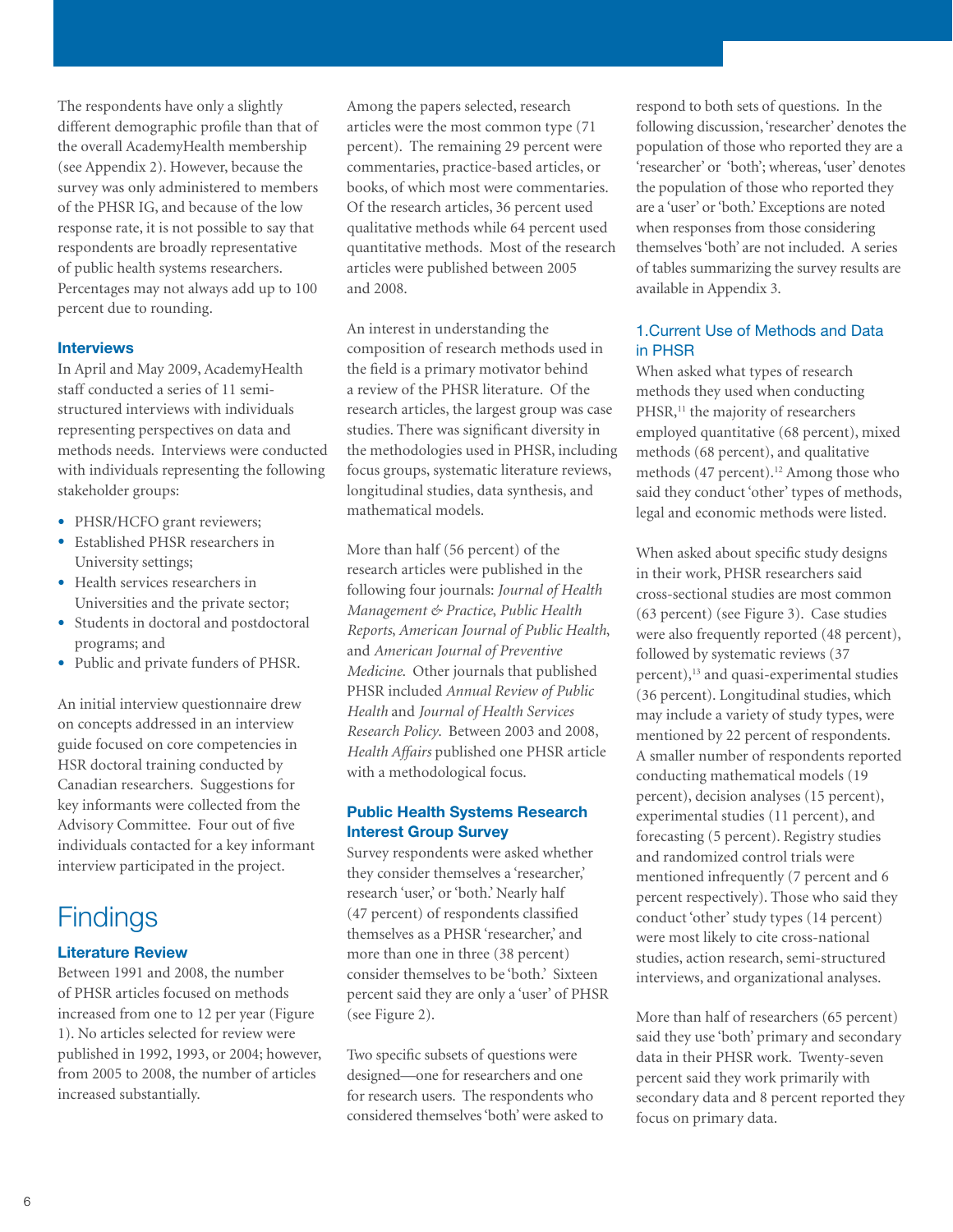

#### Figure 4: Types of Secondary Data Commonly Used in PHSR

Survey data is a very common source of information in PHSR, mentioned by 72 percent of researchers as a source of secondary data (see Figure 4). More than two-thirds (68 percent) of the researchers reported using administrative data, and census data was reported by half (50 percent) of respondents. Publicly available linked files were reported by less than half (43 percent), as was surveillance (40 percent) and vital statistics data (36 percent). Data from specific sources mentioned include non-publicly available linked data and death, birth, and cancer registries, as well as data from the National Association of County and City Health Officials (NACCHO); the National Public Health Performance Standards Program & Profile datasets; and the Area Resource File (ARF).<sup>14</sup> The majority of researchers said that the unit of observation they investigate in their PHSR work examines individual (56 percent), provider (50 percent) or county or state units of observation (45 percent) level data. In addition, respondents reported using clinics (25 percent) and national (15 percent) units of analysis.15

When asked to identify barriers to advancing methods in PHSR, close to three out of four respondents (73 percent) reported funding was the main barrier. Two in three mentioned the availability of data (62 percent), and 35 percent reported a lack of training opportunities. Thirty percent of respondents mentioned leadership as an obstacle to advancing methods in PHSR.16

#### 2. Informing Policy and Practice

Nearly three in four respondents who identified themselves as users of PHSR said that PHSR findings inform their decisionmaking in policy and practice.

Likewise, the majority of respondents (72 percent) reported that they 'agree' or 'strongly agree' that PHSR findings are credible.17

When asked about where they go to *find* PHSR research results, more than half of the researchers said *Health Affairs* (63 percent), the *American Journal of Public Health* (60 percent), and *Health Services Research* (53 percent). The *Journal of Public Health Management & Practice* (49 percent) and *Public Health Reports* (29

percent) were also mentioned. In sharp contrast, when asked to which journals they would be most likely to *submit* PHSR, the *Journal of Public Health Management & Practice*, *American Journal of Public Health*, *Health Affairs*, and *Health Services Research* ranked highest. Researchers reported publishing in a wide variety of journals, including the *South Asian Brown Paper* and *Criminology*.

#### 3. Training

The majority of respondents (54 percent) said that they have individuals on staff who conduct PHSR as part of their jobs. However, most (65 percent) have not hired or attempted to hire staff members to conduct PHSR as part of their job duties. Of those who have hired or attempted to hire faculty/staff to conduct PHSR in the last five years, 44 percent say they 'agree' or 'strongly agree' that those who have applied have appropriate or sufficient training in analytic methods. Half of respondents (51 percent) said that their organization provides PHSR training either in a formal academic setting, or on the job.

The majority of researchers (71 percent) stated that they were not aware of masters' or doctoral-level training programs focused on training in PHSR. Those who reported they were aware of training programs were asked to identify the institutions that housed these programs; a wide array of universities was reported. The most commonly mentioned programs include Harvard University, the University of North Carolina at Chapel Hill, and the University of Michigan.

Even though most respondents reported they were not aware of formal PHSR programs, the vast majority (75 percent) think education in PHSR would be beneficial for the field.18 Those who felt continuing education would be beneficial for the field were asked to list the types of training and methods that would be helpful in PHSR. Among the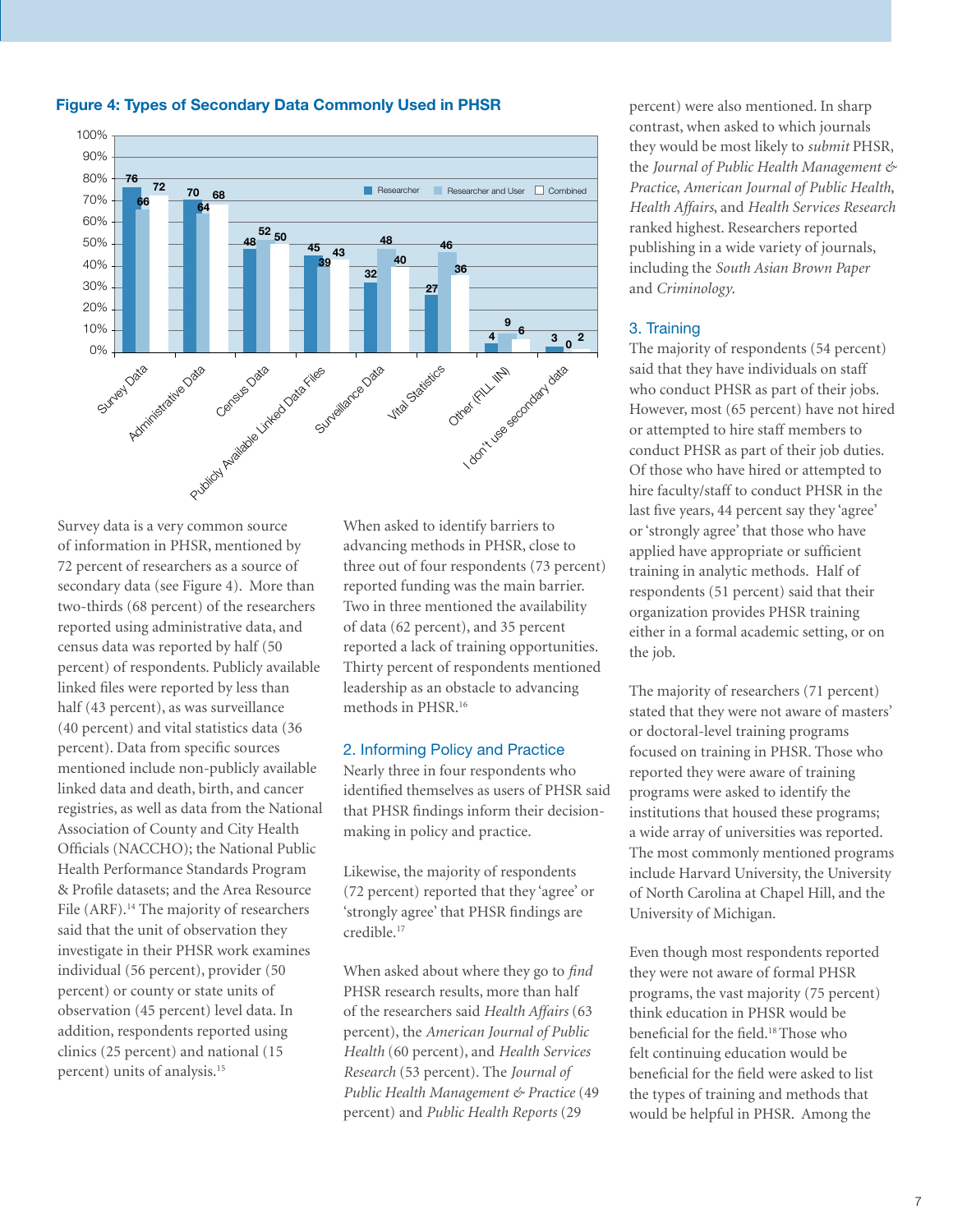34 comments that were provided as open-ended responses, 18 focused on methods. Specific mention was made about the need for multilevel modeling, social network analysis, econometrics, and mixed methods. Respondents also cited the need for training in data linkages and data management. Research translation and design paradigms were noted. Some responses questioned the value of continuing education that is not for credit while others commented on the importance of offering online training and the need to ensure that training is not cost-prohibitive.

#### **Demographics**

Demographically, PHSR researchers appear similar to the population of AcademyHealth members (Appendix 2). A plurality of respondents stated that their primary discipline is public health (38 percent). The majority of researchers are female (56 percent) and half report they have a Ph.D.

Among the 'user' only subset, the majority (73 percent) are female. More than one in three respondents reported having a Ph.D. (36 percent) and 41 percent have a master's degree. These 'users' of PHSR most often describe themselves as policymakers or policy analysts (54 percent), educators (35 percent), and public health practitioners (26 percent). A broad range of 'other' job titles were mentioned, including health scientist, consumer, programming funder, and public health program manager.

Respondents were asked if they had received formal training in either HSR or PHSR. The majority (60 percent) of respondents reported that they had received formal training in HSR.

#### Key Informant Interviews

The key informant interviews provided additional illustration of results from the survey of PHSR IG members. Findings from the interviews are similar to those identified in the survey yet are presented in a slightly different order from the survey results. Distinct from the surveys was a set of comments related to improving communication between the research and policymaking community. These issues are addressed below.

Quotes are listed in italics. It is important to note that the quotes selected here are individual perspectives on themes reflected by the larger group. None of these quotes are attributed to individuals to assure confidentiality of respondents.

#### 1. Informing Policy and Practice

All interviews began with a question about the most important emerging questions for the field of PHSR. 'Users' of research were asked a question about whether findings from PHSR addressed questions of interest to PHSR policymakers and practitioners. An extensive discussion about the major questions for the PHSR research agenda is captured in an AcademyHealth brief from 2007, "Advancing Public Health Systems Research: Research Priorities and Gaps." In general, the major questions that emerged in the interviews are consistent with the questions identified in that brief, focusing on issues of public health financing, process and delivery of public health services, outcomes of public health interventions, and efforts to measure preparedness.

When asked whether PHSR is influencing public health policy and practice, respondents were enthusiastic about PHSR's *"enormous potential"* to contribute to policy and practice. This should be driven, some argued, by "good research."

One respondent reflected a common sentiment that:

> *"good research is good research – I just want good research, whether qualitative or quantitative."*

As with many research disciplines, however, PHSR is not immune to the pursuit of research that may not directly affect policy or practice. One of the respondents noted that some researchers:

*"have a hammer [e.g. specific viewpoint] and want to prove it works—instead of looking at how to effectively drive the nail—in other words, 'how do we make the public's health better'…if we get back to asking the right question rather than promoting a viewpoint, the field's ability to contribute to practice/policy is huge."* 

Thus, while the potential of PHSR to influence policy may be substantial, much work is needed before researchers are sensitized to the needs of policy and practice.

Respondents suggested that one potential solution to the data log jam is to *"get more creative about use of data"* and think about how to link data files and measures from multiple sources. Disparity studies are arguably one area in which researchers are limited by sufficient data, but where researchers have sought rigorous, creative approaches to measuring important concepts.

Others suggested that the lack of a clear definition of PHSR was the field's *"own worst enemy"* noting that re-framing of PHSR could be very helpful if the field were to respond to the *"huge interest in 'community determinants of health'"* with a pitch that reflects these issues. With respect to insufficient funding for PHSR,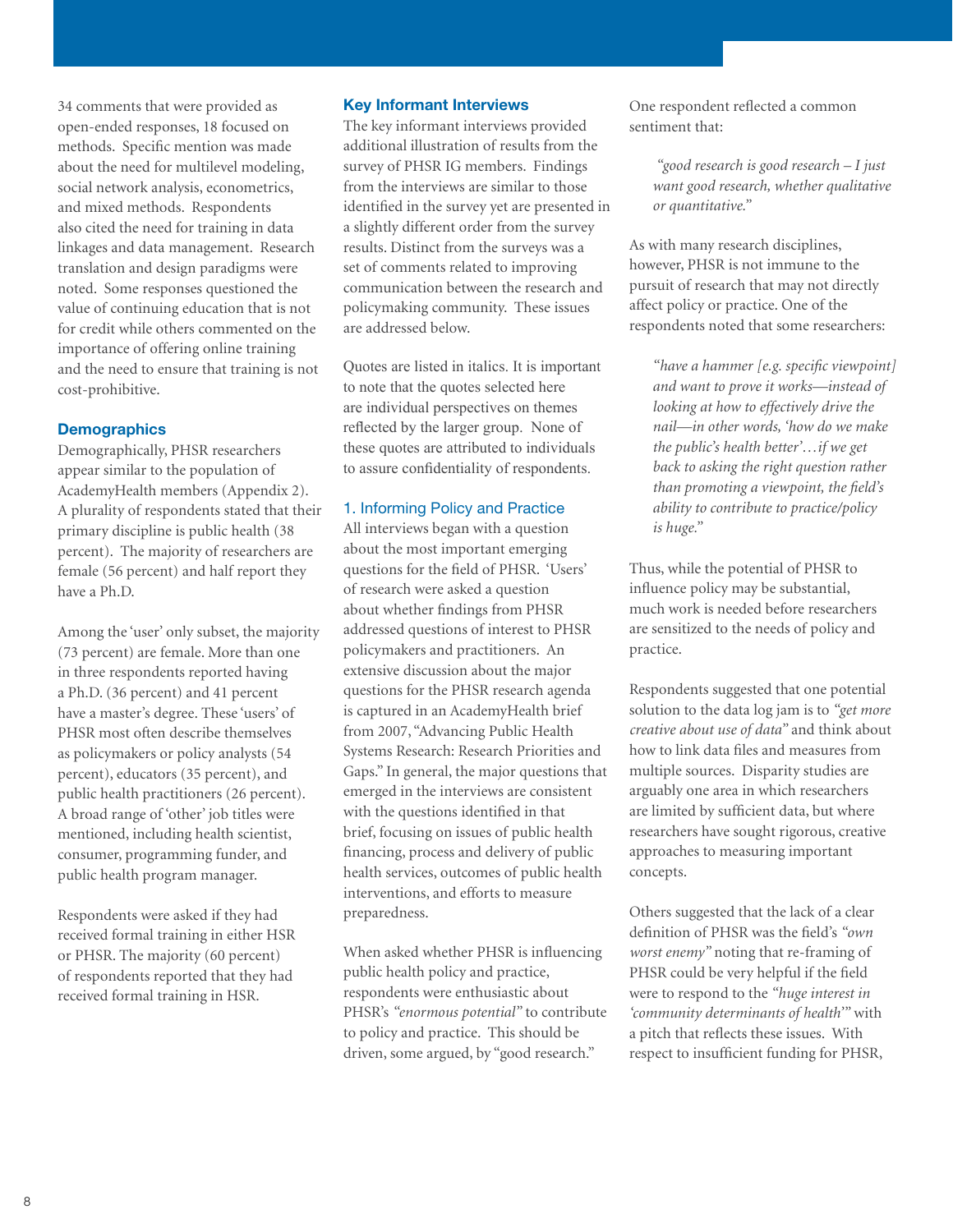one respondent made the following suggestion:

> *"Don't say 'I am looking for funds to do PHSR,' instead, say 'I'm looking for funds to develop a broader understanding of the determinants of health and how public health policies interact with factors A, B, C, or D—and with population health—at the community level.' You might get more response this way…"*

Many argue that it is critical that a body of targeted funding be made available to answer questions and *"allow for the compounding effect of research."* Viewed in another way, one respondent who was generally critical of the rigor of current studies expressed the need for multi-year investment because *"one study doesn't make a body of knowledge."* One respondent suggested that the research portfolio of the Practice Based Research Networks (PBRNs) could be used this way by asking them to each develop a:

*"methodological portfolio so you have common measures and can compare [across projects and] learn from that comparison…[we must] integrate to get something more."* 

Funding was a frequently mentioned limitation to addressing important PHSR questions in a timely and rigorous manner. While some felt this was a critical issue hampering development of the field, others did not. One respondent said,

*"People are always going to say we don't have enough money, so I wouldn't focus on that but rather on what you're going to do."*

One note of potential concern is that some respondents felt the field has an "advocacy" bent, and that some research is initiated with the idea that the project will produce a specific outcome or result that in turn will promote specific policy objectives, rather than good science that explores relationships in public health services and systems.

*"[PHSR] needs to establish scientific rigor first and advocacy second…we are trying so hard and want so much to prove that upstream public health interventions are cost-saving. But the PHSR community needs to stand back and…ask about the impact of interventions…I am very concerned that PHSR won't thrive as a discipline if it doesn't establish a reputation for scientific rigor first and advocacy second."*

#### 2. Current Use of Methods and Data in PHSR

All respondents were asked whether they think the field of PHSR is conducting rigorous research, and to explain why or why not. Responses varied widely across the pool of interviews, but most tended to reflect that PHSR is in a growth phase, and is experiencing a natural learning curve.

One researcher commented, *"Sure, why not? It can always be better, but that's true for any field."* 

#### Another said*:*

*"Yes, sometimes. But, it depends on how you define rigor. Some studies wouldn't hold up to the scrutiny of AHRQ because of the primitive level at which we're working, but we're getting there. It is dangerous to compare work we're able to do in PHSR to the work we do in wellness care systems research because they're 30 years ahead of us."* 

Several respondents noted the need for better frameworks to guide research. Donabedian's 'structure-process-outcomes' framework was cited by several respondents as a potentially useful model to guide inquiry in PHSR.19 As one interviewee said, the focus of PHSR is to "*learn from events about outcomes [that] public health systems are capable of producing. And also learn from drills and exercises."* Noting the potential use of the Donabedian model, the respondent went on to suggest this would help assess, for example:

*"How can we learn systematically about what is happening with the swine flu?... How quickly can you set up systems to distribute and communicate?"*

Several respondents said that, as is often the case with new fields, the focus of initial studies in PHSR tend to be qualitative and descriptive:

*"I think that for a while we may be stuck with anecdotal, cross-sectional work because we don't have a consistent taxonomy, units of organization, measures, etc. Cross-sectional studies may be necessary for us to coalesce around the PHSR vocabulary."*

And:

*"There is so much descriptive work that still needs to be done—such as how does funding work, how is the system organized. It has to be done before more analytic work, such as making predictions and using models, is done."*

Respondents were asked what they think of a finding from the IG survey that a substantial proportion of survey respondents said they are conducting quasi-experimental studies in PHSR. Some interviewees expressed surprise at this finding and felt the survey respondents may have been unfamiliar with the specific definition of quasi-experimental studies.

*"I haven't seen much of that. Most of what I've seen is observational and descriptive. I have seen a little bit of this using NACCHO data, but it is usually just looking at process outcomes in relation to formal public health system structure."* 

However, many felt it would be ideal to move in this direction provided there is good data:

*"It's going to be hard to do randomized clinical trials (RCT) in public health… so quasi-experiments are the gold standard…now we have a natural experiment in H1N1."*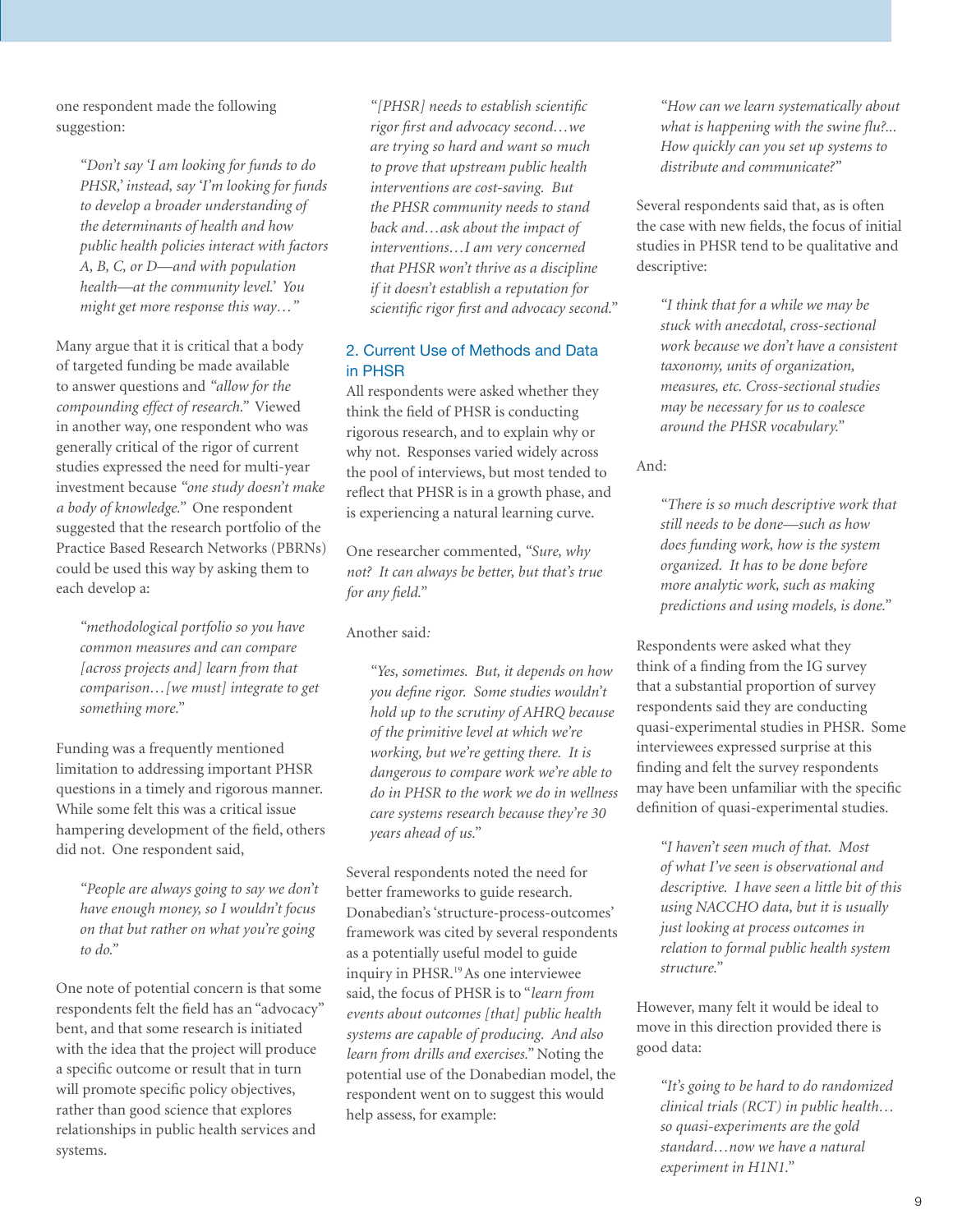Researchers were asked if they perceive that the barriers to producing high quality research are due to a lack of "sufficient data." Largely, respondents acknowledged data limitations, but many said that they did not feel insufficient data was the major barrier to addressing PHSR key questions of interest. Rather, as with many new fields, there is the need to create valid and reliable measures. One respondent said:

*"For me, the issue is not so much data but valid and reliable measures. A lot of data is not particularly valid and reliable."*

Another respondent provided an example related to assessing workforce capacity in local health departments, suggesting there is a critical need to define:

*"What is meant by a 'unit' of epidemiological service…we don't have a consistent taxonomy [for PHSR] including units of organization, etc."*

One idea that was proposed in the course of the interview is that PHSR refers to evidence-standards promulgated by the Guide to Community Preventive Services. The Community Guide has clearly defined criteria for high-quality evidence studies.20 As a resource for the practice community, it may be beneficial to aim toward including systems level analyses in the Community Guide. However, doing so would require that PHSR studies adhere to best methodological practices for rigorous studies as outlined by the Centers for Disease Control and Prevention (CDC).

It is also important to note that in the area of comparative analysis, there remain critical measurement issues. As one respondent noted, when conducting comparative analysis or reviewing a published study it is important to ask:

*"Were the comparisons fair? Should [the study] have measured status or improvement? This is a debate people understand a lot about in HSR but [it] has not carried over to PHSR measures."* However, another researcher who has reviewed PHSR journal submissions suggested that the problem is data.

*"[The] reason for turning down a lot of articles was that they were descriptive. When the authors were asked to respond to questions, they often didn't have data to address reviewers' questions…we don't lack smart researchers [but] the data are not there yet."*

#### 3. Training

All respondents were asked a series of questions about training needs for the field across an array of potential trainees including:

- New researchers;
- Experienced investigators in HSR who may be interested in PHSR;
- Experienced public health researchers who may benefit from enhancing their methodological backgrounds; and
- Public health practitioners.

There was overwhelming agreement from respondents regarding the need for training on analytic methods for researchers from all backgrounds. In addition, many felt these needs could be met in continuing education settings or as externships or fellowships.

Many respondents, though, felt the training needs for methods in PHSR were not distinct from those in HSR. One respondent commented:

*"We have the methodological capacity, it exists from the HSR side of the house."*

#### Another noted:

*"Pre-doctoral training in HSR methods provides a good foundation in methodological approaches and theoretical frameworks…The postdoctoral state is where training could be most helpful…[this approach] could also benefit people with practice-oriented training (e.g. Dr.P.H.) who want additional training to get them up to* 

*speed with methods…analogous to the RWJ clinical scholars program."*

With regard to bridging the need for methods and data, one current student said:

 *"We don't necessarily need specific methods for PHSR, or specific methods. We just need to be more creative… in PHSR you need different levels of data on community, financing, and environmental factors—the data sources are there but we need to be more creative in their use."*

Specific methodological topics in which the interviewees felt there is a need for additional training included:

- Health economics
- Econometrics
- Epidemiology
- Clinical processes (vaccine delivery)
- Regression basics (for some)
- Systems-level thinking
- Organizational behavior.

Greater training and familiarity with specific data sets was also mentioned by some. Examples included:

- The Medicare Beneficiary Survey (MCBS)
- The Behavioral Risk Factor Surveillance Survey (BRFSS)
- The National Profile of Local Health Departments (from the National Association of County & City Health Officials, NACCHO)
- The National Association of Local Boards of Health (NALBOH) Survey
- The ASTHO Profile of State Public Health (from the Association of State and Territorial Health Officials.)

But some felt that the greatest need is to develop a stronger grounding in scientific approaches to answering questions in the burgeoning field of PHSR:

*"We need to train public health systems researchers in a 'culture of inquiry'—not accepting the premise that we know what we're doing to prove certain outcomes,*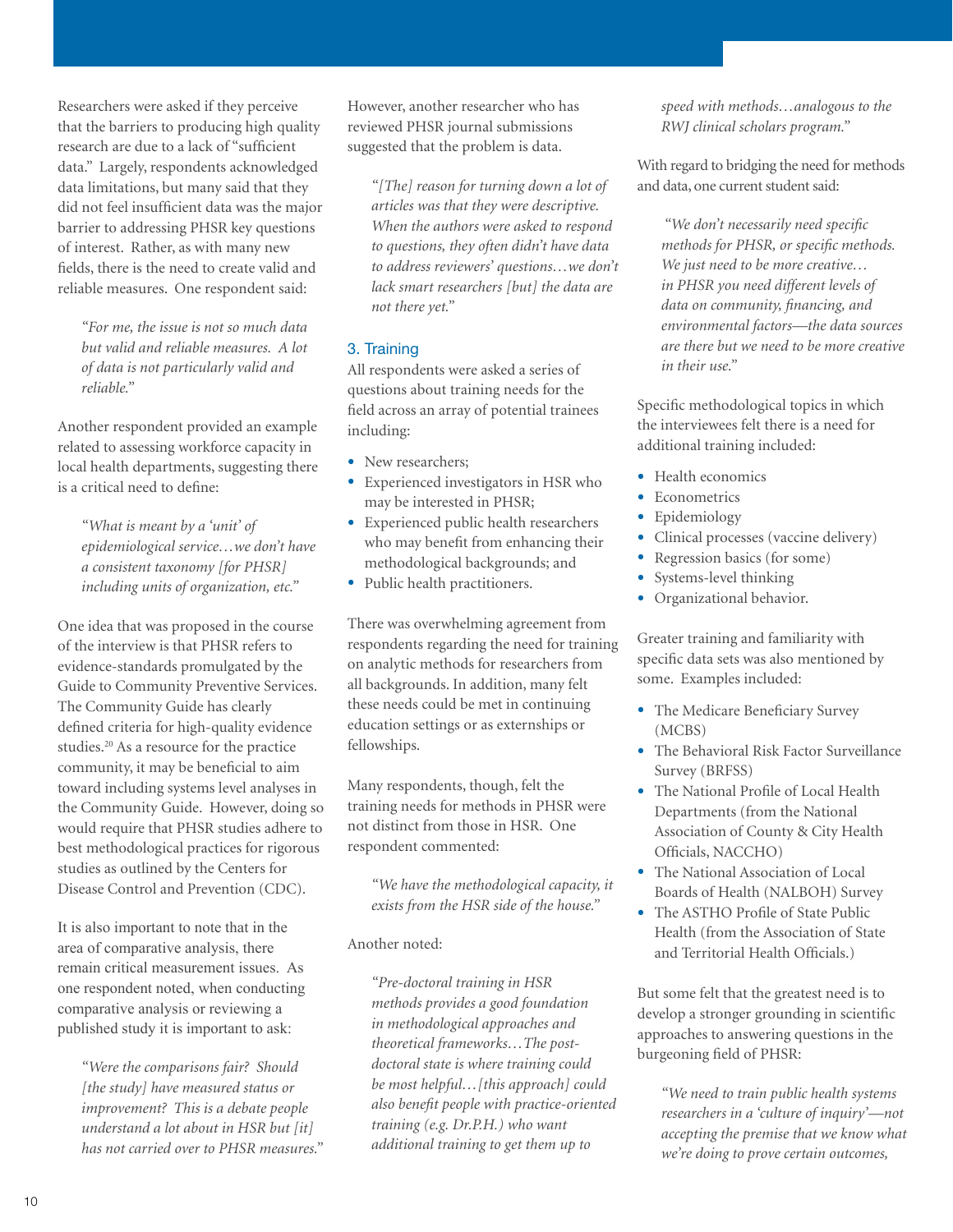*but creating [a] culture of what we know about what works and what doesn't… [we] need a basic introduction to scientific methods"*

Respondents did not believe, however, that this need or phenomenon is limited to the research community. As one interviewee recounted their experience working in public health systems, the need for practitioners to receive more training in critical thinking was key.

*"The problem is—when I would encourage smart managers to re-think service delivery some viewed this as an opportunity to improve quality, but most got defensive saying, 'I've done it this way for many years,' [This is] consistent with a non-scientific approach."* 

When knowledgeable faculty were asked about potential training grants for PHSR, the CDC dissertation award program was mentioned as a very small pot of money, but one possibility for students and young researchers. The RWJF mini grants were also mentioned, though a respondent commented that they *"hope [these are] still there a year from now."* AHRQ was not viewed as a potential funder for PHSR because it "*doesn't fit squarely in their mandated work."*

As training is related to building the future of the field, one interviewee said, *"we need to develop researchers as a priority."* This was a common statement in the section of the interviews focused on training, but others noted that funding is a perpetual barrier. One interviewee, commenting on their role as a faculty mentor, reflected on the long-term implications of training in PHSR, noting:

*"I'm very interested in the field, but don't want to over commit [to junior investigators] that this will be a place to build a career when funding isn't there yet."* 

#### 4. Communication Between Researchers and Policymakers

An additional set of issues related to ways to help researchers and policymakers engage with one another emerged as a strong theme in the interviews.

As one respondent with a strong policy background said:

*"Simply finding ways to convene practitioners and researchers is meaningful — they don't get in the same room, almost ever…Little symposia or seminars might actually be a good activity."*

Several specific approaches to convening researchers and policymakers to discuss important research questions and gaps in current knowledge were mentioned. The first was the suggestion that researchers and policymakers convene several times a year in a small group for an informal dialogue in which questions and exchange among the group is encouraged. The second was the idea of establishing fellowships to encourage researchers to spend more time in practice settings such as cooperative training programs and externships. The third was to encourage policymakers to work with regional HSR training or research centers. Of these options, several respondents felt it would be most productive to fund researchers to work in practice-based settings rather than bringing practitioners to the universities.

## **Discussion**

This study is the first assessment of data and methods in PHSR. As discussed at length in the interviews, PHSR is a relatively new area of investigation, especially when compared to HSR. However, it is in a period of rapid growth particularly with regard to new methods and data that may be used to answer its most important questions.

Throughout the key informant interviews, and in some of the open-ended comments on the PHSR IG survey, respondents

noted that definitional issues in PHSR are challenging to resolve. Some commented that they feel that many in PHSR define the scope of research too narrowly by focusing primarily on state and local public health departments rather than on the interaction of public health policies and programs with clinical services. Among the PHSR IG community, this discussion continues.

The small number of papers on methodological developments in the field is just one indication that PHSR is in its infancy. While some respondents mentioned data limitations as a barrier to conducting more rigorous research—particularly with regard to data limitations for financial data and organizational dynamics of local public health services—others felt that definitional and measurement issues are paramount. Particularly in the key informant interviews, respondents noted that the most important issues at this juncture are for PHSR to refine the scope of the field, agree to key definitions, and develop new measures that will enable collection of valid and reliable data.21

There was wide agreement that there is a need for methods training in the field, with nearly three-quarters of survey respondents in support of continuing education in methods. Some interviewees and survey respondents noted that basic statistical methods should be refreshed, with an emphasis on multilevel regression. Others commented on the need for training in econometric methods, analysis of geo-spatial data, and mixed methods. By and large, however, the main focus of comments was that it would be beneficial, at this juncture, to steep the field in a more rigorous scientific approach to conducting research, and that by fostering a "culture of scientific inquiry," the field would be better positioned to support new methodological skills and to collaborate with methodologically rigorous partners in HSR.

More opportunities to fund training in PHSR were also considered an important approach to building the field and improving methodological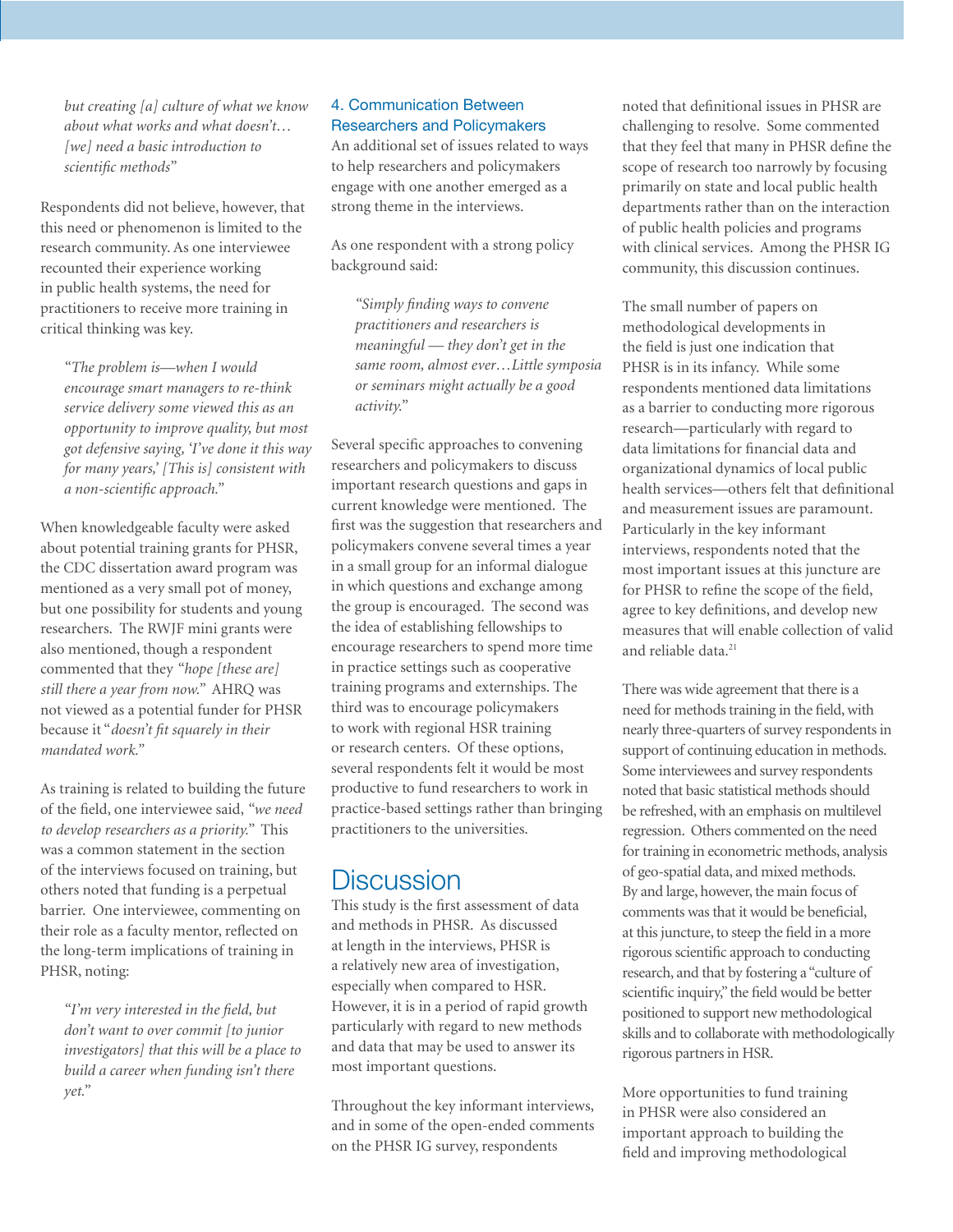rigor. Post-doctoral fellowships and coop training programs with public health departments were suggested by several of the interviewees as important approaches to training. Some respondents identified these as potential ways to link the practice and research communities as well, particularly if some fellowships involved spending time working and conducting research in a practice-based setting.

While many respondents noted funding and data limitations, including several who made a plea for expanded funding for data collection and research activities in PHSR, others felt that there are currently creative and resourceful researchers who are exploring new data sets and methodological techniques. As one student interviewee commented, there is recognition that PHSR is complex, and that as a result, researchers in the field must be resourceful. That student suggested a reconsideration of how to link appropriate sources of data to answer meaningful research questions. This does not diminish the need to invest in new data systems and improve existing data collection activities, but demonstrates the willingness and growing capacity of the field to respond to these unique analytic challenges. It also suggests that students being trained in inter-disciplinary approaches may eventually contribute to PHSR's rigor by incorporating unique approaches to this complex line of inquiry.

As PHSR looks to the future, it may be worth considering several standards of evidencebased practice that could guide the field toward rigorous research standards. Standards of evidence used to develop the CDC's Community Guide are one benchmark of high quality studies; other examples include Quality of Reporting of Meta-analysis (QUOROM) and Meta-analysis of Observational Studies in Epidemiology (MOOSE). While many currently available data systems may not support these standards, it may be useful for researchers who are developing new data and measures for PHSR to refer to these efforts and design future data collection strategies with these methodological standards in mind.

Finally, the need for ongoing dialogue between researchers and the policy and practice communities was identified as a critical component of conducting rigorous, meaningful research in PHSR. Only by working closely with those who deliver public health services, can researchers ask appropriate questions, construct meaningful measures, and ensure that PHSR makes a meaningful contribution to public health practice. This needs assessment is focused on data and methods, but acknowledges that a firm grounding in practice provides crucial context for the conceptual models that should ground rigorous research.

## **Conclusion**

Findings from the literature review, PHSR IG survey, and key informant interviews demonstrate strong interest and support for PHSR. These results are a strong indication that, despite its youth, there is tremendous potential for PHSR to make meaningful contributions to public health.

Contextual issues greatly influencing the current direction of PHSR are primarily related to funding. For example, while respondents made many innovative suggestions for advancing the field, there was recognition that the lack of a reliable funding stream hinders PHSR. It was suggested that, rather than chase the important research questions, researchers must chase the scarce PHSR dollars. As a growing and young field, PHSR has the promise of attracting a new and diverse workforce of researchers who can contribute to its body of work by asking unique questions about population health. Yet their efforts are likely to be constrained by limited funding for research and for training and professional development.

The data also point to some important next steps for enhancing PHSR's rigor. Of note was respondents' call for the field to resolve definitional issues, improve data sources, develop new measures, provide more

methods training, and continue to engage policymakers and practitioners.

There are exciting developments that suggest significant progress. While it was confirmed in undertaking this study that much of the previously published PHSR is descriptive in nature; it is evident that interventional and translational research will be required to answer PHSR's emerging research questions. For example, researchers are making strides to examine the degree of variation in public health practice across communities and variation's influence on health outcomes.<sup>22</sup> There is great expectation that such research will be conducted at the PERRCs, the preparedness centers funded through CDC, as well as through Practice Based Research Networks (PBRNs). PBRNs have been used successfully in the medical research fields to increase the production and translation of research and allow practitioners to collaborate with researchers in designing, implementing, evaluating, and diffusing solutions to real-world problems in clinical practice. RWJF has recently funded 15 PBRNs, composed of state and local public health agencies, community partners, and a research institution to design, implement, and translate PHSR.23

Now is a unique time for the U.S. health care system, and public health in particular… as the confluence of health reform, renewed focus on prevention, and current spread of the H1N1 virus brings great visibility to the public health system. Public health practitioners yearn for best practices and proven interventions. Nearly three-quarters of survey respondents who self-identified as 'users' of PHSR said that PHSR "informs their decision-making in policy and practice." Researchers must respond to this opportunity by making meaningful contributions to evidence-based decision-making. Efforts to enhance PHSR's infrastructure will result in meaningful linkages between PHSR and improvements in the public's health.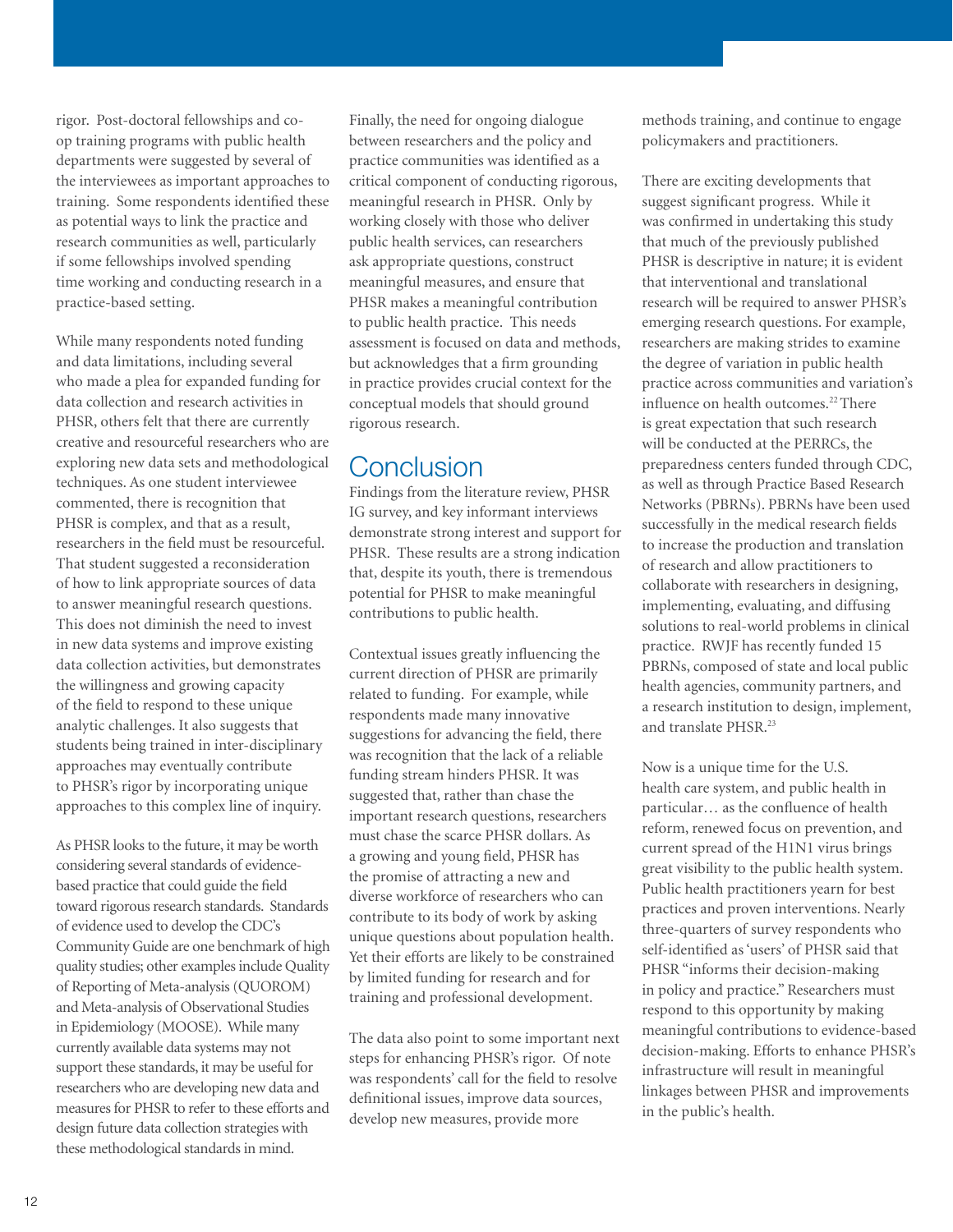# Appendix 1:

#### Public Health Systems Research Methods Advisory Committee

#### **Linda Bilheimer, Ph.D.**

Associate Director for Analysis and Epidemiology National Center for Health Statistics

#### **Bryan Dowd, Ph.D.**

Professor Division of Health Policy and Management University of Minnesota

#### **Dave Grembowski, Ph.D.** Professor Department of Health Services Dental Public Health Services University of Washington

**Diane Martin, Ph.D., M.A.** Professor Department of Health Services University of Washington

**Glen P. Mays, Ph.D., M.P.H.** Professor and Chair Department of Health Policy and Management Fay W. Boozman College of Public Health University of Arkansas for Medical Sciences

#### **Gulzar H. Shah**, **Ph.D., MStat, M.S.**

Senior Analyst II, Research and Evaluation National Association of County and City Health Officials

#### **Michael A. Stoto, Ph.D.**

Professor of Health Services Administration and Population Health Georgetown University School of Nursing & Health Studies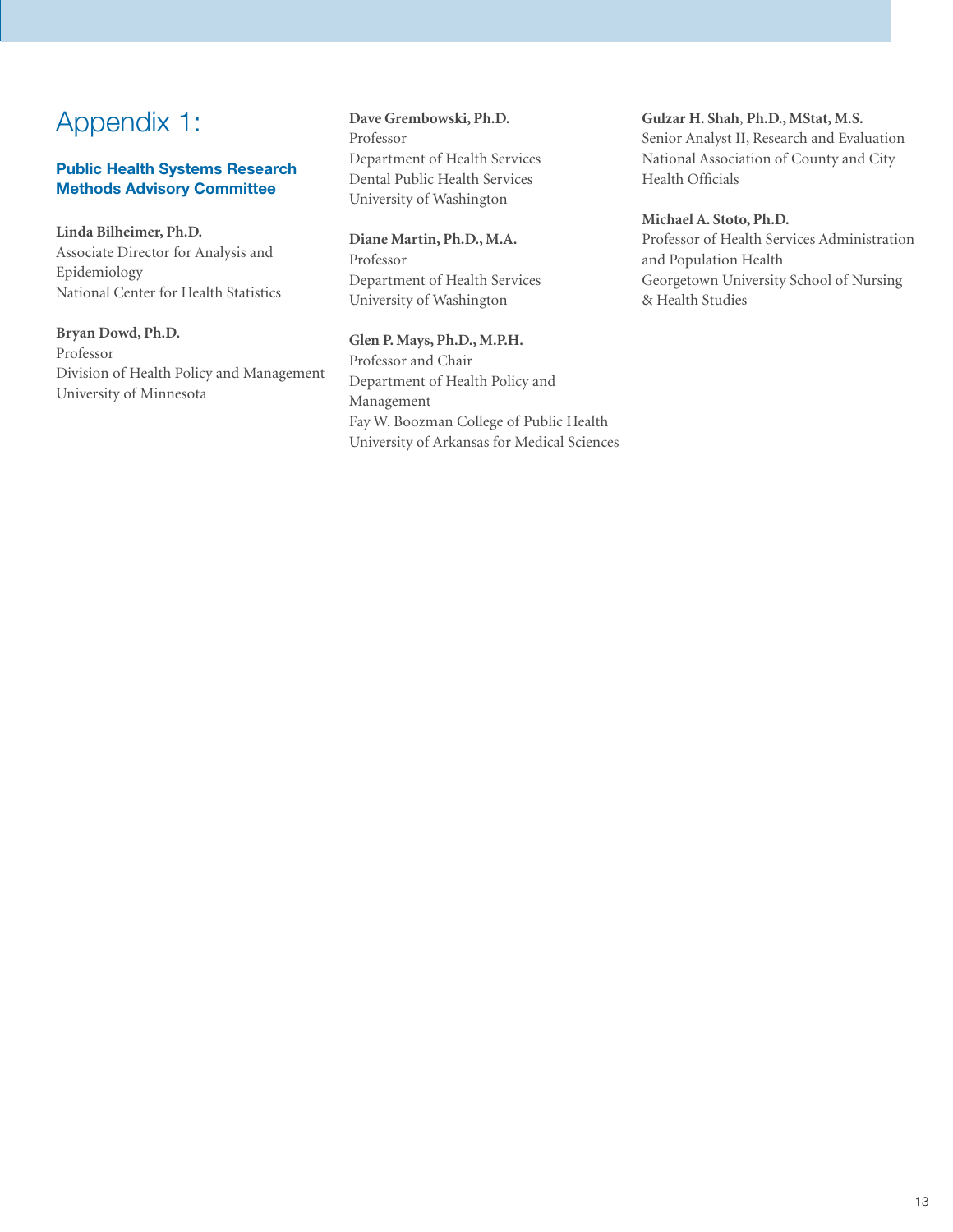# Appendix 2: Demographic comparison of AcademyHealth and PHSR IG Survey Respondents

#### Primary Discipline of Survey Respondents

|                                 | <b>AcademyHealth Member</b><br><b>Survey</b> | <b>PHSR Methods</b><br><b>Survey</b> |
|---------------------------------|----------------------------------------------|--------------------------------------|
| Public Health                   | 21.5%                                        | 37.7%                                |
| <b>Public Policy</b>            | 16.7%                                        | 8.2%                                 |
| <b>Economics</b>                | 3.8%                                         | 7.5 %                                |
| Nursing                         | 7.1 %                                        | 5.5 %                                |
| Psychology                      | 2.3%                                         | 5.5%                                 |
| Sociology                       | 4.0%                                         | 4.0%                                 |
| Medicine                        | 10.9%                                        | 3.4%                                 |
| <b>Public Administration</b>    | 1.6%                                         | 3.4%                                 |
| <b>Business Administration</b>  | 0.6%                                         | 2.7%                                 |
| Law                             | 0.7%                                         | 1.4%                                 |
| Anthropology                    | 0.4 %                                        | 0.7%                                 |
| <b>Operations Research</b>      | 0.1%                                         | 0.7%                                 |
| <b>Political Science</b>        | 1.1%                                         | 0.7%                                 |
| <b>Health Services Research</b> | 13.3 %                                       | N/A                                  |

#### **Sex**

|        | <b>AcademyHealth</b><br><b>Member Survey</b> | <b>PHSR Methods Survey</b> |
|--------|----------------------------------------------|----------------------------|
| Male   | 39%                                          | 44%                        |
| Female | 61%                                          | 56%                        |

#### Age Distribution

|            | <b>AcademyHealth</b><br><b>Member Survey</b> | <b>PHSR Methods Survey</b> |
|------------|----------------------------------------------|----------------------------|
| Under 30   | 9%                                           | 8%                         |
| $30 - 42$  | 34%                                          | 31%                        |
| 43-59      | 45%                                          | 44%                        |
| 60 or over | 12%                                          | 18%                        |

#### Highest level of education obtained in current primary discipline:

|                                     | <b>Academy Health Members</b> | <b>PHSR Methods Survey</b> |
|-------------------------------------|-------------------------------|----------------------------|
| Undergraduate Minor                 | $0\%$                         | $0\%$                      |
| Associate's degree (AA)             | $0\%$                         | $0\%$                      |
| Bachelor's degree (B.A., B.S. etc.) | 7%                            | 3%                         |
| Master's degree (M.A. M.S., etc.)   | 27%                           | 23%                        |
| J.D.                                | 1%                            | 1%                         |
| Ph.D.                               | 51%                           | 50%                        |
| M.D.                                | 12%                           | 8%                         |
| Post-Doctoral Fellowship            | 5%                            | 7%                         |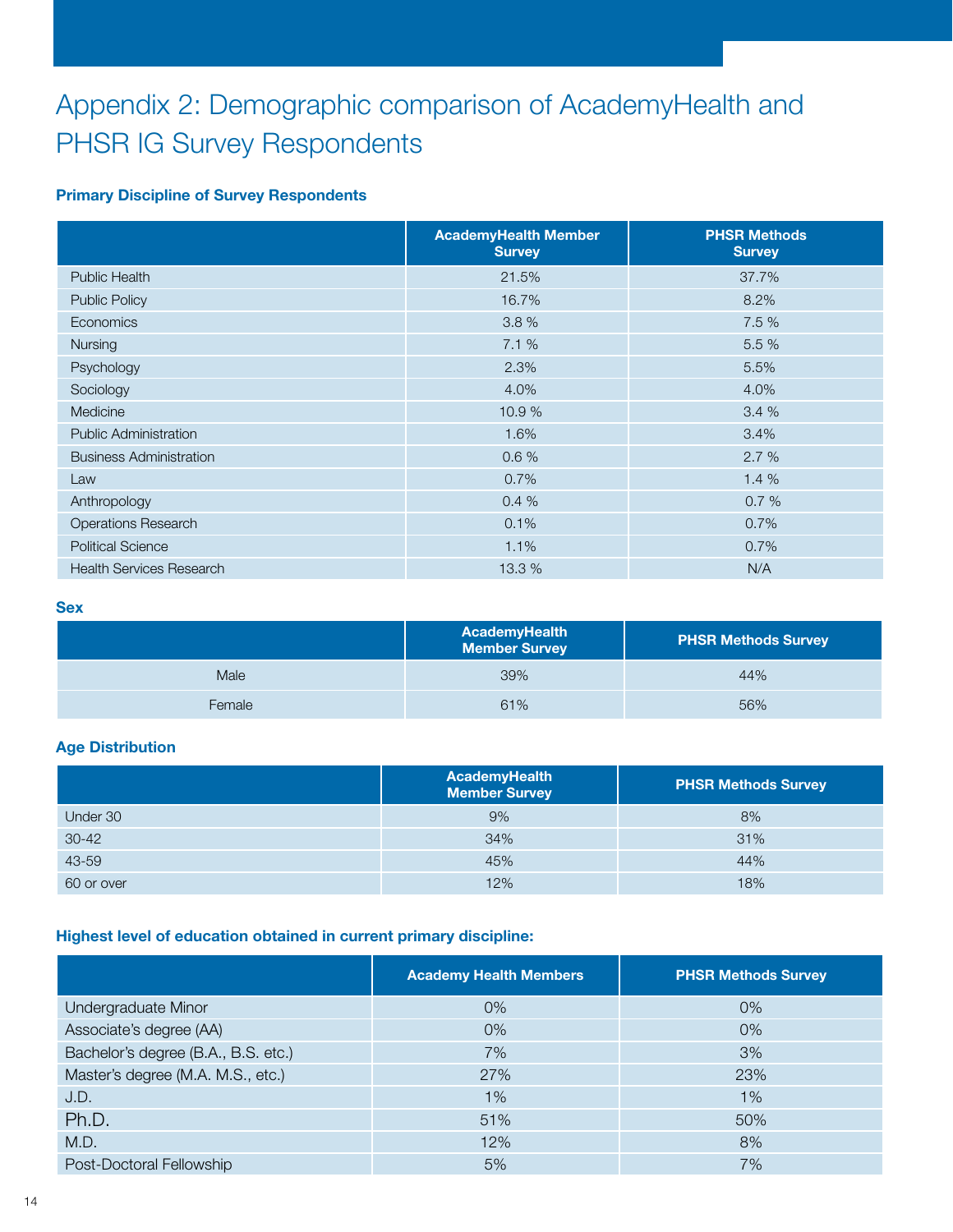# Appendix 3: PHSR Interest Group - Data and Methods Survey

\*Please note: Due to the structure of skip patterns in SurveyMonkey, a series of questions were repeated for different response groups (Q 10-22 and 38). Those questions are not repeated in the tables below. In addition, a series of open-ended response, as well as questions included in this survey on behalf of colleagues at the University of Kentucky, are not presented in the this appendix.

Q1. Would you describe yourself as a researcher who conducts Public Health Systems Research (PHSR), or a user/ reviewer of PHSR? PHSR is defined as "field of study that examines the organization financing field of study that examines the organization and delivery of public health services within communities and the impact of these services on public health."(Mays et al. 2003)(select one)"

| <b>Answer Options</b> | Researcher     | Researcher<br>(% ) | <b>Both</b> | <b>Both</b><br>(% ) | User                | User<br>(% ) | Total       | Total (%) |
|-----------------------|----------------|--------------------|-------------|---------------------|---------------------|--------------|-------------|-----------|
| Researcher            | 79             | N/A                | $\circ$     | N/A                 | $\mathsf{O}\xspace$ | N/A          | 79          | 46.5%     |
| <b>Both</b>           | $\mathsf{O}$   | N/A                | 64          | N/A                 | $\mathsf{O}\xspace$ | N/A          | 64          | 37.6%     |
| User                  | $\mathsf{O}$   | N/A                | $\circ$     | N/A                 | 27                  | N/A          | 27          | 15.9%     |
| Neither               | $\mathbf 0$    | N/A                | $\mathbf 0$ | N/A                 | $\mathsf{O}\xspace$ | N/A          | $\mathsf O$ | 0.0%      |
| Don't know            | $\overline{0}$ | N/A                | $\circ$     | N/A                 | $\mathsf{O}\xspace$ | N/A          | $\mathsf O$ | 0.0%      |
| Other (FILL IN)       | $\overline{0}$ | N/A                | $\circ$     | N/A                 | $\mathsf{O}$        | N/A          | $\mathsf O$ | 0.0%      |
| Total                 | 79             | N/A                | 64          | N/A                 | 27                  | N/A          | 170         | 100.0%    |

| Q2. What types of research methods do you use when conducting PHSR? (select all that apply) |                |                |             |             |                |           |  |  |  |  |
|---------------------------------------------------------------------------------------------|----------------|----------------|-------------|-------------|----------------|-----------|--|--|--|--|
| <b>Answer Options</b>                                                                       | Researcher     | Researcher (%) | <b>Both</b> | Both $(\%)$ | Total          | Total (%) |  |  |  |  |
| Quantitative                                                                                | 57             | 77.0%          | 34          | 57.6%       | 91             | 68.4%     |  |  |  |  |
| Mixed Methods                                                                               | 47             | 63.5%          | 43          | 72.9%       | 90             | 67.7%     |  |  |  |  |
| Qualitative                                                                                 | 37             | 50.0%          | 26          | 44.1%       | 63             | 47.4%     |  |  |  |  |
| Other (FILL IN)                                                                             | 2              | 2.7%           | 3           | 5.1%        | 5              | 3.8%      |  |  |  |  |
| <b>None</b>                                                                                 | $\overline{O}$ | $0.0\%$        | $\mathbf 1$ | 1.7%        | $\overline{1}$ | 0.8%      |  |  |  |  |
| Don't know                                                                                  | $\overline{O}$ | $0.0\%$        | $\Omega$    | $0.0\%$     | $\Omega$       | $0.0\%$   |  |  |  |  |
| Total                                                                                       | 74             | N/A            | 59          | N/A         | 133            | N/A       |  |  |  |  |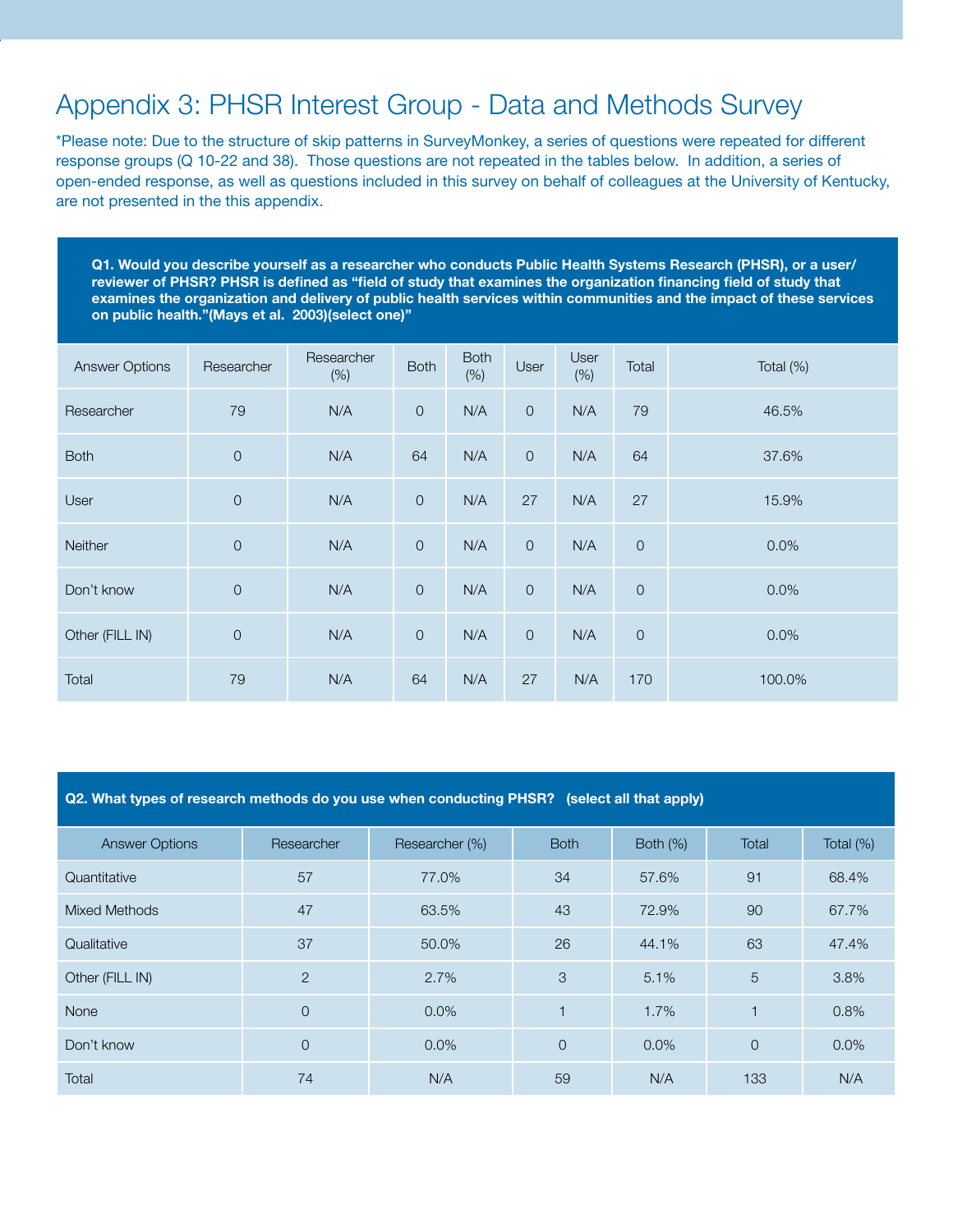| Q3. What types of study designs do you most commonly use when conducting PHSR? (select all that apply) |                |                |                |          |                |           |  |  |
|--------------------------------------------------------------------------------------------------------|----------------|----------------|----------------|----------|----------------|-----------|--|--|
| <b>Answer Options</b>                                                                                  | Researcher     | Researcher (%) | <b>Both</b>    | Both (%) | Total          | Total (%) |  |  |
| <b>Cross-Sectional Studies</b>                                                                         | 49             | 66.2%          | 34             | 58.6%    | 83             | 62.9%     |  |  |
| <b>Case Studies</b>                                                                                    | 33             | 44.6%          | 30             | 51.7%    | 63             | 47.7%     |  |  |
| Systematic reviews (including<br>systematic literature review)                                         | 20             | 27.0%          | 29             | 50.0%    | 49             | 37.1%     |  |  |
| Quasi-Experimental Studies                                                                             | 29             | 39.2%          | 18             | 31.0%    | 47             | 35.6%     |  |  |
| Longitudinal Studies                                                                                   | 29             | 39.2%          | N/A            | N/A      | 29             | 22.0%     |  |  |
| Mathematical Models (includes<br>simulation)                                                           | 12             | 16.2%          | 13             | 22.4%    | 25             | 18.9%     |  |  |
| <b>Decision Analysis</b>                                                                               | 11             | 14.9%          | $\overline{9}$ | 15.5%    | 20             | 15.2%     |  |  |
| Other (FILL IN)                                                                                        | 8              | 10.8%          | 10             | 17.2%    | 18             | 13.6%     |  |  |
| <b>Experimental Studies</b>                                                                            | 10             | 13.5%          | $\overline{4}$ | 6.9%     | 14             | 10.6%     |  |  |
| <b>Registry Studies</b>                                                                                | $\overline{4}$ | 5.4%           | 5              | 8.6%     | 9              | 6.8%      |  |  |
| <b>Randomized Control Trials</b>                                                                       | $\overline{5}$ | 6.8%           | 3              | 5.2%     | 8              | 6.1%      |  |  |
| Forecasting                                                                                            | 6              | 8.1%           | N/A            | N/A      | 6              | 4.5%      |  |  |
| None                                                                                                   | $\mathbf{1}$   | 1.4%           | $\mathbf{1}$   | 1.7%     | $\overline{2}$ | 1.5%      |  |  |
| Don't know                                                                                             | $\mathbf{1}$   | 1.4%           | $\mathbf 0$    | 0.0%     | $\mathbf{1}$   | 0.8%      |  |  |
| Total                                                                                                  | 74             | N/A            | 58             | N/A      | 132            | N/A       |  |  |

| Q5. Which of the following types of data do you commonly use? |                |                |                |             |          |           |  |  |  |
|---------------------------------------------------------------|----------------|----------------|----------------|-------------|----------|-----------|--|--|--|
| <b>Answer Options</b>                                         | Researcher     | Researcher (%) | <b>Both</b>    | Both $(\%)$ | Total    | Total (%) |  |  |  |
| <b>Both</b>                                                   | 46             | 62.2%          | 40             | 69.0%       | 87       | 65.1%     |  |  |  |
| Secondary Data                                                | 19             | 25.7%          | 16             | 27.6%       | 35       | 26.5%     |  |  |  |
| <b>Primary Data</b>                                           | 9              | 12.2%          | $\overline{2}$ | 3.4%        | 11       | 8.4%      |  |  |  |
| <b>Neither</b>                                                | $\overline{0}$ | 0.0%           | $\overline{0}$ | 0.0%        | $\Omega$ | 0.0%      |  |  |  |
| Don't know                                                    | $\overline{0}$ | $0.0\%$        | $\Omega$       | $0.0\%$     | $\Omega$ | $0.0\%$   |  |  |  |
| Total                                                         | 74             | 100%           | 58             | 100%        | 133      | 100%      |  |  |  |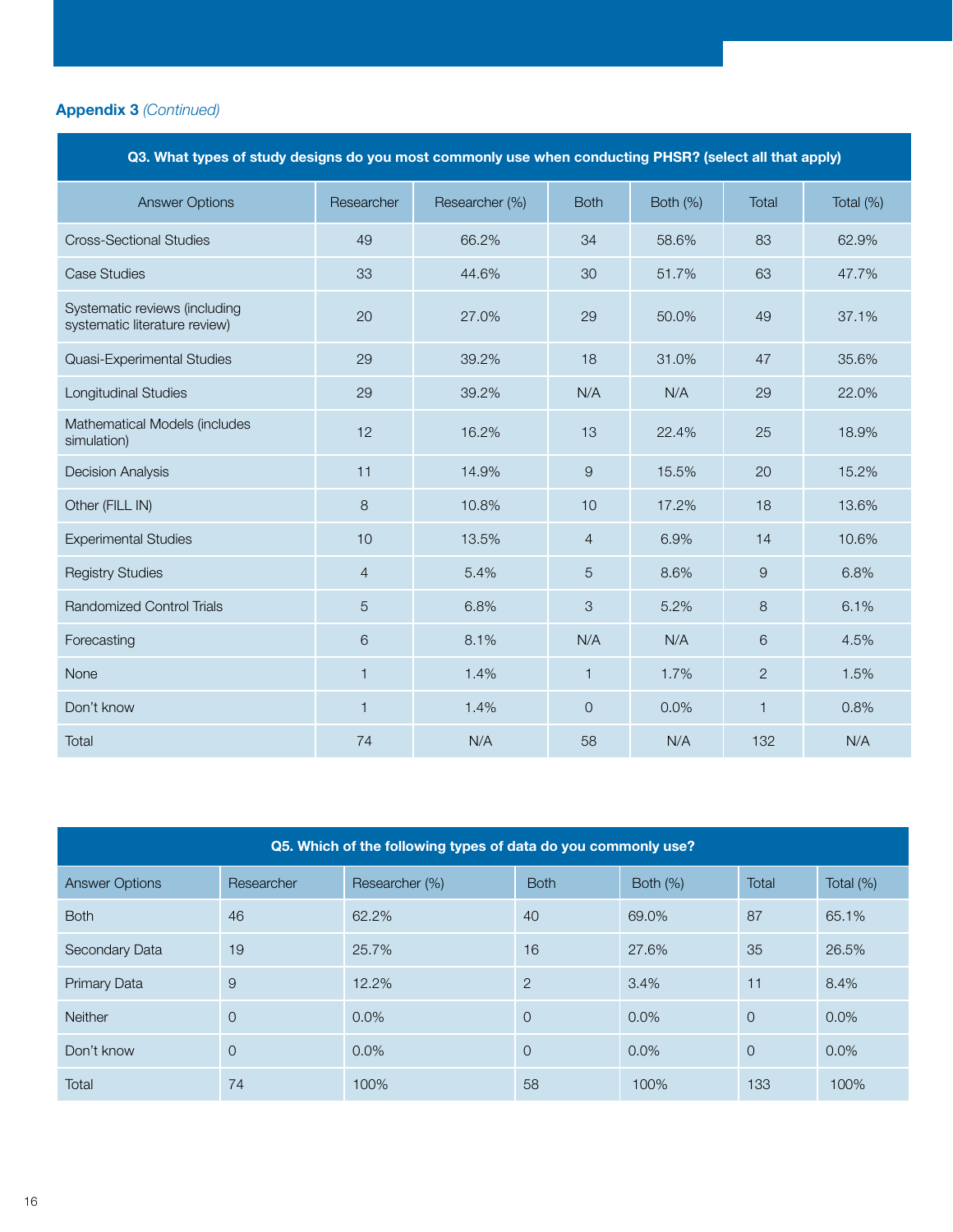| Q5a. If you use secondary data, which of the following types do you commonly use? (select all that apply) |                |                |                |          |                |           |  |  |  |
|-----------------------------------------------------------------------------------------------------------|----------------|----------------|----------------|----------|----------------|-----------|--|--|--|
| <b>Answer Options</b>                                                                                     | Researcher     | Researcher (%) | <b>Both</b>    | Both (%) | <b>Total</b>   | Total (%) |  |  |  |
| Survey Data                                                                                               | 54             | 76.1%          | 37             | 66.1%    | 92             | 72.3%     |  |  |  |
| Administrative Data                                                                                       | 50             | 70.4%          | 36             | 64.3%    | 87             | 68.3%     |  |  |  |
| Census Data                                                                                               | 34             | 47.9%          | 29             | 51.8%    | 63             | 50.0%     |  |  |  |
| Publicly Available Linked Data<br><b>Files</b>                                                            | 32             | 45.1%          | 22             | 39.3%    | 54             | 42.9%     |  |  |  |
| Surveillance Data                                                                                         | 23             | 32.4%          | 27             | 48.2%    | 50             | 39.6%     |  |  |  |
| <b>Vital Statistics</b>                                                                                   | 19             | 26.8%          | 26             | 46.4%    | 45             | 35.6%     |  |  |  |
| Other (FILL IN)                                                                                           | 3              | 4.2%           | 5              | 8.9%     | 8              | 6.3%      |  |  |  |
| I don't use secondary data                                                                                | $\overline{2}$ | 2.8%           | $\overline{O}$ | 0.0%     | 2              | 1.6%      |  |  |  |
| Don't know                                                                                                | $\overline{0}$ | 0.0%           | $\overline{O}$ | 0.0%     | $\overline{O}$ | 0.0%      |  |  |  |
| Total                                                                                                     | 71             | N/A            | 56             | N/A      | 127            | N/A       |  |  |  |

| Q6. What unit of observation do you generally investigate? (select all that apply) |                |                |             |             |       |              |  |  |  |
|------------------------------------------------------------------------------------|----------------|----------------|-------------|-------------|-------|--------------|--|--|--|
| <b>Answer Options</b>                                                              | Researcher     | Researcher (%) | <b>Both</b> | Both $(\%)$ | Total | Total $(\%)$ |  |  |  |
| <b>Individual</b>                                                                  | 45             | 60.8%          | 28          | 49.1%       | 74    | 56.2%        |  |  |  |
| Provider (including facilities)                                                    | 39             | 52.7%          | 26          | 45.6%       | 66    | 50.0%        |  |  |  |
| County/City/Municipality                                                           | 29             | 39.2%          | 30          | 52.6%       | 59    | 45.3%        |  |  |  |
| State/Territory                                                                    | 27             | 36.5%          | 32          | 56.1%       | 59    | 45.3%        |  |  |  |
| <b>Clinic</b>                                                                      | 21             | 28.4%          | 11          | 19.3%       | 32    | 24.6%        |  |  |  |
| National                                                                           | 19             | 25.7%          | N/A         | N/A         | 19    | 14.7%        |  |  |  |
| Other (FILL IN)                                                                    | $\overline{2}$ | 2.7%           | N/A         | N/A         | 2     | 1.5%         |  |  |  |
| Don't know                                                                         | $\mathbf{1}$   | 1.4%           | N/A         | N/A         | 1     | 0.8%         |  |  |  |
| Total                                                                              | 74             | N/A            | 57          | N/A         | 131   | N/A          |  |  |  |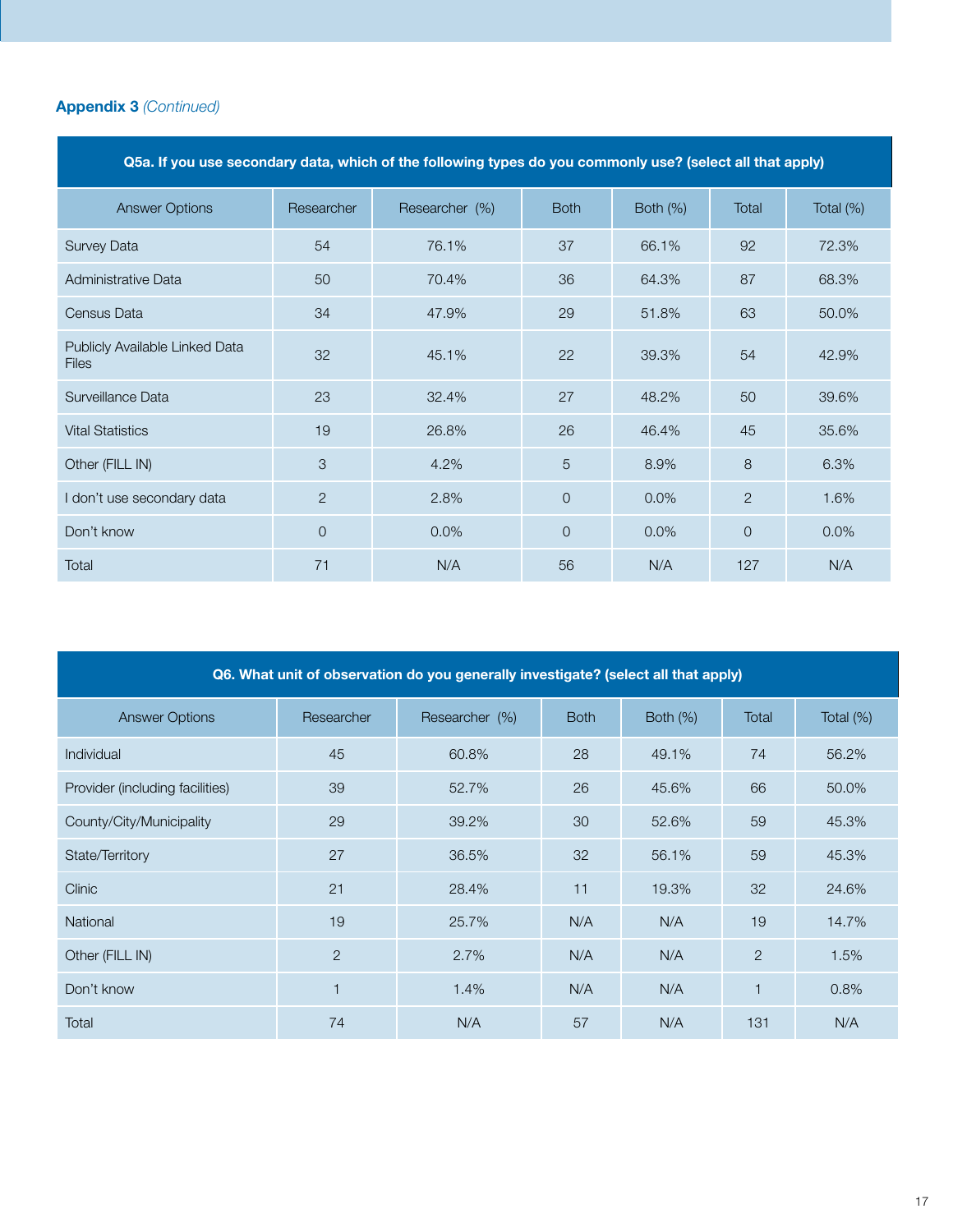| Q7. What unit of analysis do you generally investigate? (select all that apply) |            |                |                |          |       |              |  |  |  |
|---------------------------------------------------------------------------------|------------|----------------|----------------|----------|-------|--------------|--|--|--|
| <b>Answer Options</b>                                                           | Researcher | Researcher (%) | <b>Both</b>    | Both (%) | Total | Total $(\%)$ |  |  |  |
| State/Territory                                                                 | 40         | 58.8%          | 37             | 66.1%    | 78    | 62.6%        |  |  |  |
| County/City/Municipality                                                        | 38         | 55.9%          | 30             | 53.6%    | 69    | 55.3%        |  |  |  |
| <b>National</b>                                                                 | 27         | 39.7%          | 27             | 48.2%    | 54    | 43.9%        |  |  |  |
| Census Tract/Zip Code                                                           | 16         | 23.5%          | 12             | 21.4%    | 28    | 22.8%        |  |  |  |
| Other (FILL IN)                                                                 | 10         | 14.7%          | $\overline{4}$ | 7.1%     | 14    | 11.4%        |  |  |  |
| Don't know                                                                      | 3          | 4.4%           | $\overline{0}$ | 0.0%     | 3     | 2.5%         |  |  |  |
| Total                                                                           | <b>NA</b>  | N/A            | N/A            | N/A      | N/A   | N/A          |  |  |  |

| Q8. In your role as a user/reviewer of PHSR, how would you characterize yourself? (select all that apply) |             |             |                |             |           |              |  |  |
|-----------------------------------------------------------------------------------------------------------|-------------|-------------|----------------|-------------|-----------|--------------|--|--|
| <b>Answer Options</b>                                                                                     | <b>Both</b> | Both $(\%)$ | <b>User</b>    | User $(\%)$ | Total     | Total $(\%)$ |  |  |
| Policymaker/Policy Analyst                                                                                | 31          | 54%         | 13             | 54.2%       | 44        | 54.3%        |  |  |
| Educator                                                                                                  | 20          | 35%         | 8              | 33.3%       | 28        | 34.6%        |  |  |
| <b>Public Health Practitioner</b>                                                                         | 17          | 30%         | $\overline{4}$ | 16.7%       | 21        | 25.9%        |  |  |
| Other (FILL IN)                                                                                           | 13          | 23%         | $\overline{4}$ | 16.7%       | 17        | 21.0%        |  |  |
| Public Health Advocate                                                                                    | 14          | 25%         | 3              | 12.5%       | 17        | 21.0%        |  |  |
| Total                                                                                                     | <b>NA</b>   | N/A         | <b>NA</b>      | N/A         | <b>NA</b> | N/A          |  |  |

| Q9. Do PHSR findings inform your decision-making in policy and practice? |             |          |                |             |                |              |  |  |  |  |
|--------------------------------------------------------------------------|-------------|----------|----------------|-------------|----------------|--------------|--|--|--|--|
| <b>Answer Options</b>                                                    | <b>Both</b> | Both (%) | <b>User</b>    | User $(\%)$ | Total          | Total $(\%)$ |  |  |  |  |
| <b>Yes</b>                                                               | 44          | 77.2%    | 15             | 65.2%       | 59             | 73.7%        |  |  |  |  |
| Don't know                                                               |             | 12.3%    | $\overline{7}$ | 30.4%       | 14             | 17.5%        |  |  |  |  |
| <b>No</b>                                                                | 6           | 10.5%    |                | 4.3%        | $\overline{7}$ | 8.8%         |  |  |  |  |
| Total                                                                    | 57          | 100%     | 23             | 100%        | 80             | 100%         |  |  |  |  |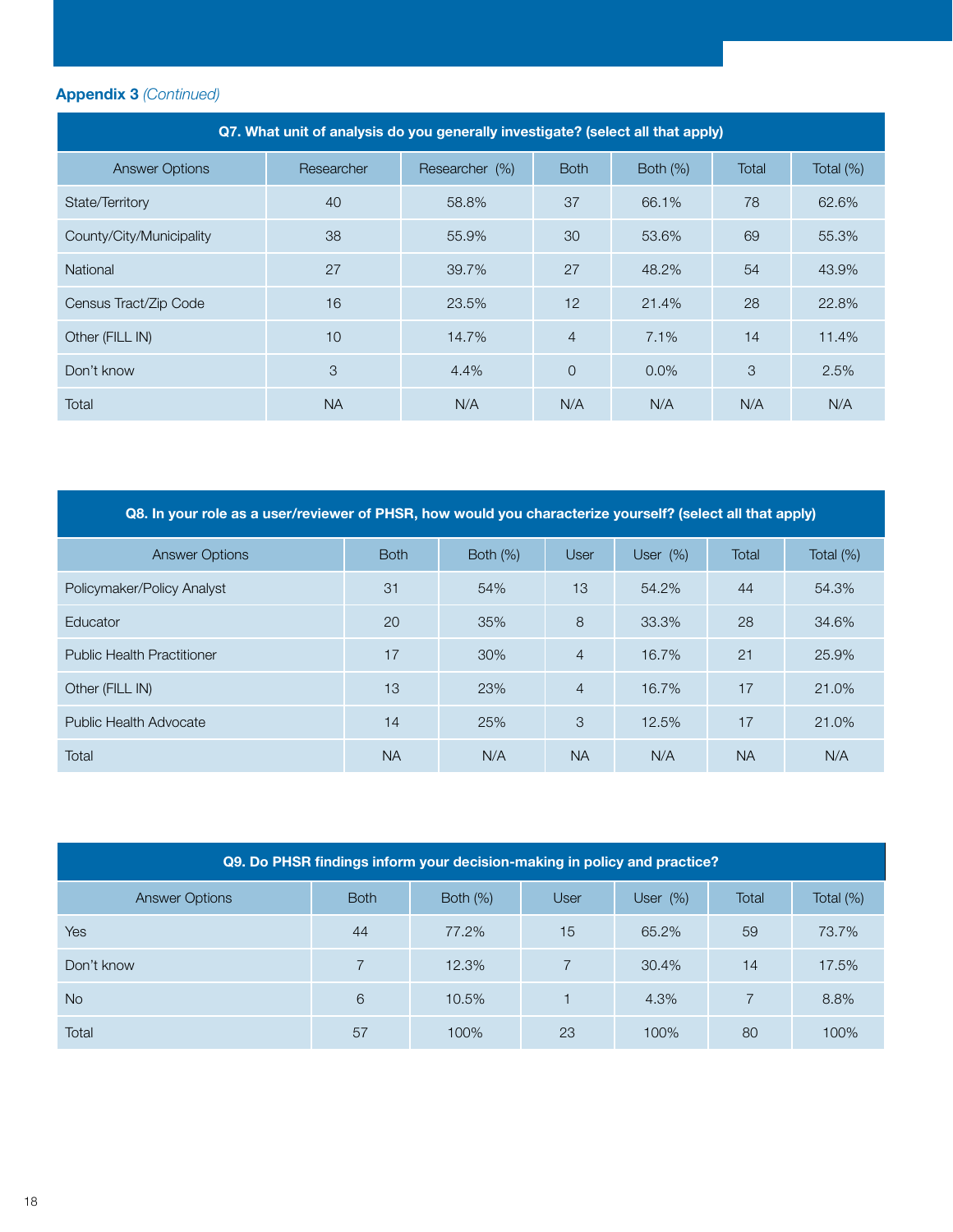| Q10. If not, why?                                           |                |          |                          |             |                |           |  |  |  |  |  |
|-------------------------------------------------------------|----------------|----------|--------------------------|-------------|----------------|-----------|--|--|--|--|--|
| <b>Answer Options</b>                                       | <b>Both</b>    | Both (%) | <b>User</b>              | User $(\%)$ | Total          | Total (%) |  |  |  |  |  |
| Other (FILL In)                                             | 5              | 38.5%    | 2                        | 28.6%       | $\overline{7}$ | 35%       |  |  |  |  |  |
| Doesn't address the research<br>questions of interest to me | $\overline{2}$ | 15.4%    | 3                        | 42.9%       | 5              | 25%       |  |  |  |  |  |
| Difficult to understand                                     | $\overline{4}$ | 30.8%    | $\overline{\phantom{0}}$ | 14.3%       | 5              | 25%       |  |  |  |  |  |
| Difficult to find                                           | $\overline{2}$ | 15.4%    |                          | 14.3%       | 3              | 15. %     |  |  |  |  |  |
| Don't know                                                  | $\overline{0}$ | 0.0%     | $\overline{O}$           | $0.0\%$     | $\overline{0}$ | 0.0%      |  |  |  |  |  |
| Total                                                       | 13             | 100%     | $\overline{7}$           | 100%        | 20             | 100%      |  |  |  |  |  |

| Q22. How strongly do you agree with this statement:<br>"PHSR findings are credible." |                |                |             |             |                |             |                |           |  |  |  |  |
|--------------------------------------------------------------------------------------|----------------|----------------|-------------|-------------|----------------|-------------|----------------|-----------|--|--|--|--|
| Answer<br>Options                                                                    | Researcher     | Researcher (%) | <b>Both</b> | Both $(\%)$ | <b>User</b>    | User $(\%)$ | Total          | Total (%) |  |  |  |  |
| <b>Strongly Agree</b>                                                                | 20             | 30%            | N/A         | N/A         | 3              | 15.8%       | 23             | 26.8%     |  |  |  |  |
| Agree                                                                                | 28             | 42%            | N/A         | N/A         | 11             | 57.9%       | 39             | 45.3%     |  |  |  |  |
| <b>Neutral</b>                                                                       | 16             | 24%            | N/A         | N/A         | 5              | 26.3%       | 21             | 24.4%     |  |  |  |  |
| <b>Disagree</b>                                                                      | $\overline{2}$ | 3%             | N/A         | N/A         | $\Omega$       | 0.0%        | $\overline{2}$ | 2.3%      |  |  |  |  |
| Strongly<br><b>Disagree</b>                                                          |                | 1%             | N/A         | N/A         | $\overline{0}$ | 0.0%        |                | 1.2%      |  |  |  |  |
| Total                                                                                | 67             | 100%           | N/A         | N/A         | 19             | 100.0%      | 87             | 100.0%    |  |  |  |  |

| Q24. What, if any, barriers to advancing PHSR methods do you foresee? (Select all that apply) |            |                |             |             |             |            |       |              |  |  |  |
|-----------------------------------------------------------------------------------------------|------------|----------------|-------------|-------------|-------------|------------|-------|--------------|--|--|--|
| <b>Answer Options</b>                                                                         | Researcher | Researcher (%) | <b>Both</b> | Both $(\%)$ | <b>User</b> | User $(%)$ | Total | Total<br>(%) |  |  |  |
| <b>Funding</b>                                                                                | 50         | 72%            | N/A         | N/A         | 17          | 73.9%      | 67    | 72.8%        |  |  |  |
| Availability of data                                                                          | 40         | 58%            | N/A         | N/A         | 17          | 73.9%      | 57    | 62.0%        |  |  |  |
| Lack of training opportunities                                                                | 21         | 30%            | N/A         | N/A         | 11          | 47.8%      | 32    | 34.8%        |  |  |  |
| Leadership                                                                                    | 19         | 28%            | N/A         | N/A         | 9           | 39.1%      | 28    | 30.4%        |  |  |  |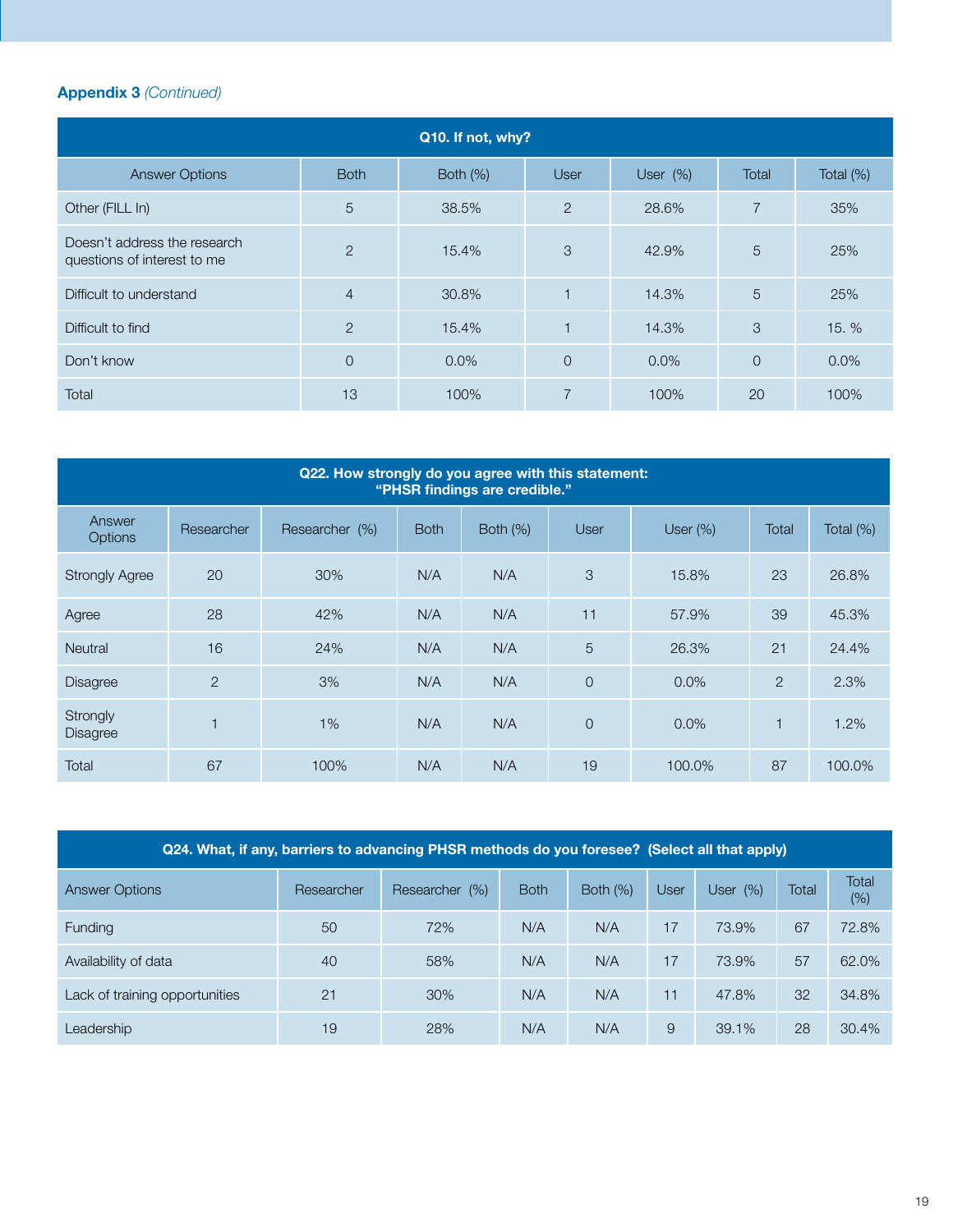| Other (FILL IN)                                     | 12 | 17% | N/A | N/A |    | 4.3%  | 13 | 14.1% |
|-----------------------------------------------------|----|-----|-----|-----|----|-------|----|-------|
| Questionable sustainability of the<br>field overall | 3  | 4%  | N/A | N/A |    | 21.7% |    | 8.7%  |
| Total                                               | 69 | N/A | N/A | N/A | 23 | N/A   | 92 | N/A   |

| Q25. Does your organization train public health systems researchers, either in a formal<br>educational setting (e.g. University) or on the job? |            |                    |             |             |      |             |       |              |  |  |
|-------------------------------------------------------------------------------------------------------------------------------------------------|------------|--------------------|-------------|-------------|------|-------------|-------|--------------|--|--|
| <b>Answer Options</b>                                                                                                                           | Researcher | Researcher<br>(% ) | <b>Both</b> | Both $(\%)$ | User | User $(\%)$ | Total | Total $(\%)$ |  |  |
| Yes                                                                                                                                             | 40         | $57.1\%$           | N/A         | N/A         |      | $30.4\%$    | 47    | 50.5%        |  |  |
| <b>No</b>                                                                                                                                       | 30         | 42.9%              | N/A         | N/A         | 16   | 69.6%       | 46    | 49.5%        |  |  |
| Total                                                                                                                                           | 70         | 100.0%             | N/A         | N/A         | 23   | 100%        | 93    | 100%         |  |  |

| Q26. Are you aware of formal training programs at the master's or doctoral level that focus on training in PHSR? |            |                    |             |             |             |             |       |              |  |  |
|------------------------------------------------------------------------------------------------------------------|------------|--------------------|-------------|-------------|-------------|-------------|-------|--------------|--|--|
| <b>Answer Options</b>                                                                                            | Researcher | Researcher<br>(% ) | <b>Both</b> | Both $(\%)$ | <b>User</b> | User $(\%)$ | Total | Total $(\%)$ |  |  |
| Yes                                                                                                              | 22         | 31.0%              | N/A         | N/A         | 5           | 21.7%       | 27    | 29.0%        |  |  |
| <b>No</b>                                                                                                        | 48         | 69.0%              | N/A         | N/A         | 18          | 78.3%       | 66    | 71.0%        |  |  |
| Total                                                                                                            | 70         | 100%               | N/A         | N/A         | 23          | 100%        | 93    | 100.0%       |  |  |

| Q28. Do you think continuing education in methods for PHSR would be beneficial for the field? |            |                    |             |             |               |             |                |              |  |  |
|-----------------------------------------------------------------------------------------------|------------|--------------------|-------------|-------------|---------------|-------------|----------------|--------------|--|--|
| <b>Answer Options</b>                                                                         | Researcher | Researcher<br>(% ) | <b>Both</b> | Both $(\%)$ | User          | User $(\%)$ | Total          | Total $(\%)$ |  |  |
| Yes                                                                                           | 50         | 70%                | N/A         | N/A         | 20            | 87.0%       | 70             | 74.5%        |  |  |
| Not sure                                                                                      | 18         | 25%                | N/A         | N/A         | $\mathcal{P}$ | 8.7%        | 20             | 21.3%        |  |  |
| <b>No</b>                                                                                     | 3          | 4%                 | N/A         | N/A         |               | 4.3%        | $\overline{4}$ | 4.3%         |  |  |
| Total                                                                                         | 71         | 100%               | N/A         | N/A         | 23            | 100%        | 94             | 100.0%       |  |  |

| Q30. Do you have individuals on staff who conduct PHSR as part of their job? |            |                |             |             |             |             |       |           |  |  |
|------------------------------------------------------------------------------|------------|----------------|-------------|-------------|-------------|-------------|-------|-----------|--|--|
| <b>Answer Options</b>                                                        | Researcher | Researcher (%) | <b>Both</b> | Both $(\%)$ | <b>User</b> | User $(\%)$ | Total | Total (%) |  |  |
| Yes                                                                          | 41         | 60.3%          | 30          | 53.6%       | 8           | 34.8%       | 79    | 53.7%     |  |  |
| <b>No</b>                                                                    | 27         | 39.7%          | 26          | 46.4%       | 15          | 65.2%       | 68    | 46.3%     |  |  |
| Total                                                                        | 68         | 100%           | 56          | 100%        | 23          | 100%        | 147   | 100%      |  |  |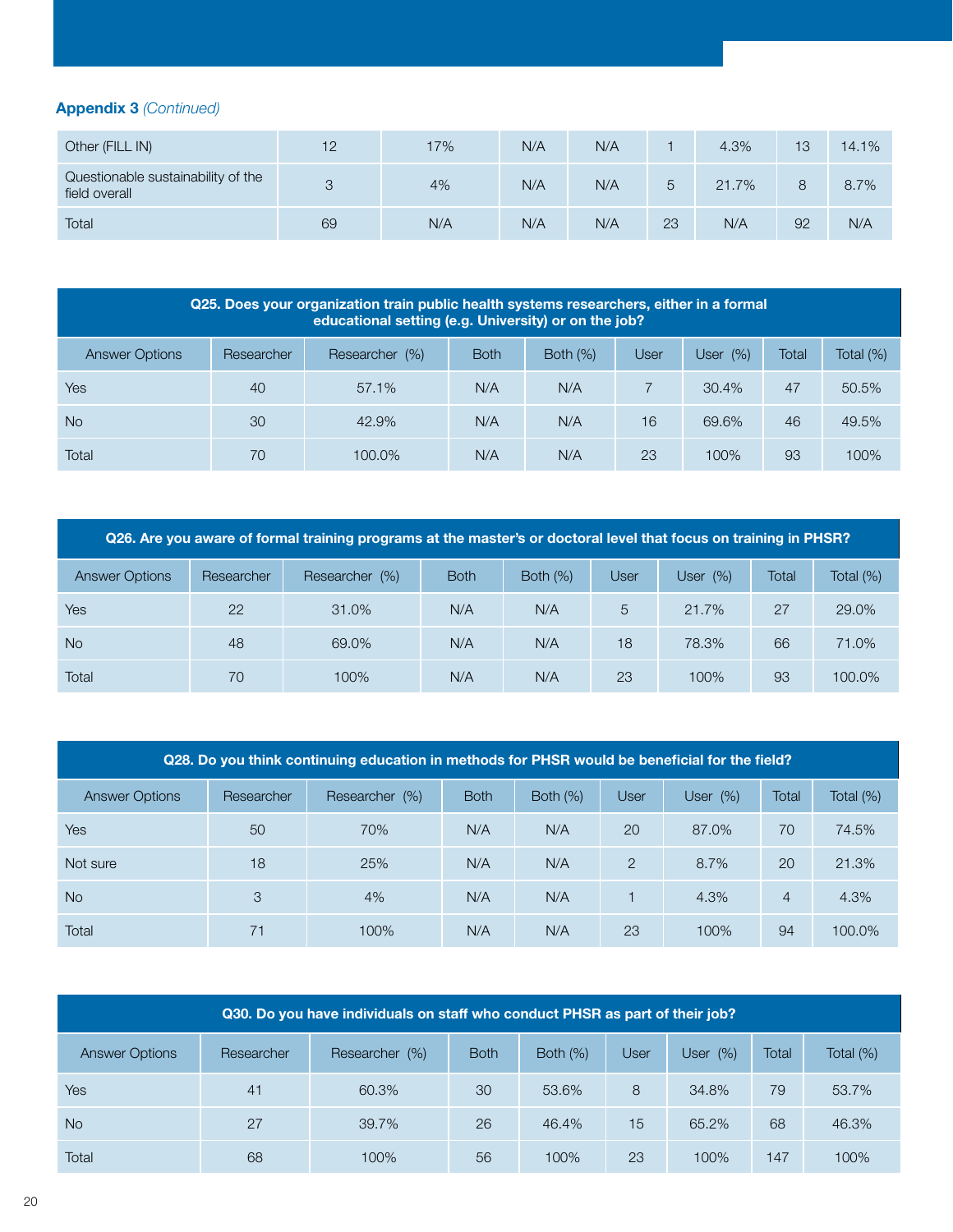| Q31. In the past 5 years, have you hired or attempted to hire faculty/staff members<br>to conduct PHSR as part of their job responsibilities? |            |                |             |             |      |            |       |           |  |  |
|-----------------------------------------------------------------------------------------------------------------------------------------------|------------|----------------|-------------|-------------|------|------------|-------|-----------|--|--|
| <b>Answer Options</b>                                                                                                                         | Researcher | Researcher (%) | <b>Both</b> | Both $(\%)$ | User | User $(%)$ | Total | Total (%) |  |  |
| Yes, Hired                                                                                                                                    | 22         | 32.4%          | 15          | 26.8%       | 3    | 13.1%      | 40    | 27.2%     |  |  |
| Yes, Attempted to<br><b>Hire</b>                                                                                                              | 6          | 8.8%           | 4           | 7.1%        |      | 4.3%       | 11    | 7.5%      |  |  |
| <b>No</b>                                                                                                                                     | 40         | 58.8%          | 37          | 66.1%       | 19   | 82.6%      | 96    | 65.3%     |  |  |
| Total                                                                                                                                         | 68         | 100%           | 56          | 100%        | 23   | 100%       | 147   | 100.0%    |  |  |

#### Q32. If yes, how strongly do you agree with this statement: "individuals who applied to positions to conduct PHSR had appropriate/sufficient training in analytic methods."

| <b>Answer Options</b>    | Researcher     | Researcher (%) | <b>Both</b>    | Both $(\%)$ | <b>User</b>    | User $(\%)$ | <b>Total</b>   | Total (%) |
|--------------------------|----------------|----------------|----------------|-------------|----------------|-------------|----------------|-----------|
| <b>Strongly Agree</b>    | 6              | 14.0%          | $\overline{2}$ | 8.0%        | 1              | 9.1%        | $\overline{9}$ | 11%       |
| Agree                    | 16             | 37.2%          | $\overline{7}$ | 28.0%       | 3              | 27.3%       | 26             | 33%       |
| <b>Neutral</b>           | 15             | 34.9%          | 11             | 44.0%       | 5              | 45.5%       | 31             | 39%       |
| <b>Disagree</b>          | $\overline{4}$ | 9.3%           | $\overline{4}$ | 16.0%       | $\overline{2}$ | 18.2%       | 10             | 13%       |
| <b>Strongly Disagree</b> | $\overline{2}$ | 4.7%           |                | 4.0%        | 0              | 0.0%        | 3              | 4%        |
| Total                    | 43             | 100.0%         | 25             | 100.0%      | 11             | 100.0%      | 79             | 100%      |

|                                              | Q33. Is your organization affiliated with any of the following types of libraries? (Select all that apply) |                |                |             |                |             |       |              |  |  |  |  |
|----------------------------------------------|------------------------------------------------------------------------------------------------------------|----------------|----------------|-------------|----------------|-------------|-------|--------------|--|--|--|--|
| <b>Answer Options</b>                        | Researcher                                                                                                 | Researcher (%) | <b>Both</b>    | Both $(\%)$ | <b>User</b>    | User $(\%)$ | Total | Total $(\%)$ |  |  |  |  |
| Academic Library                             | 52                                                                                                         | 77.6%          | 30             | 54.5%       | 8              | 36.4%       | 90    | 62.5%        |  |  |  |  |
| Academic Public Health<br>or Medical Library | 37                                                                                                         | 55.2%          | 24             | 43.6%       | 8              | 36.4%       | 69    | 47.9%        |  |  |  |  |
| Private Collection/Internal<br>Library       | 13                                                                                                         | 19.4%          | $\overline{7}$ | 12.7%       | 5              | 22.7%       | 25    | 17.4%        |  |  |  |  |
| None of the Above                            | 6                                                                                                          | $9.0\%$        | 13             | 23.6%       | 3              | 13.6%       | 22    | 15.3%        |  |  |  |  |
| Public Library                               | 10                                                                                                         | 14.9%          | 5              | 9.1%        | 5              | 22.7%       | 20    | 13.9%        |  |  |  |  |
| Don't know                                   |                                                                                                            | 1.5%           | 3              | 5.5%        | $\overline{2}$ | 9.1%        | 6     | 4.2%         |  |  |  |  |
| Total                                        | 67                                                                                                         | N/A            | 55             | N/A         | 22             | N/A         | 144   | N/A          |  |  |  |  |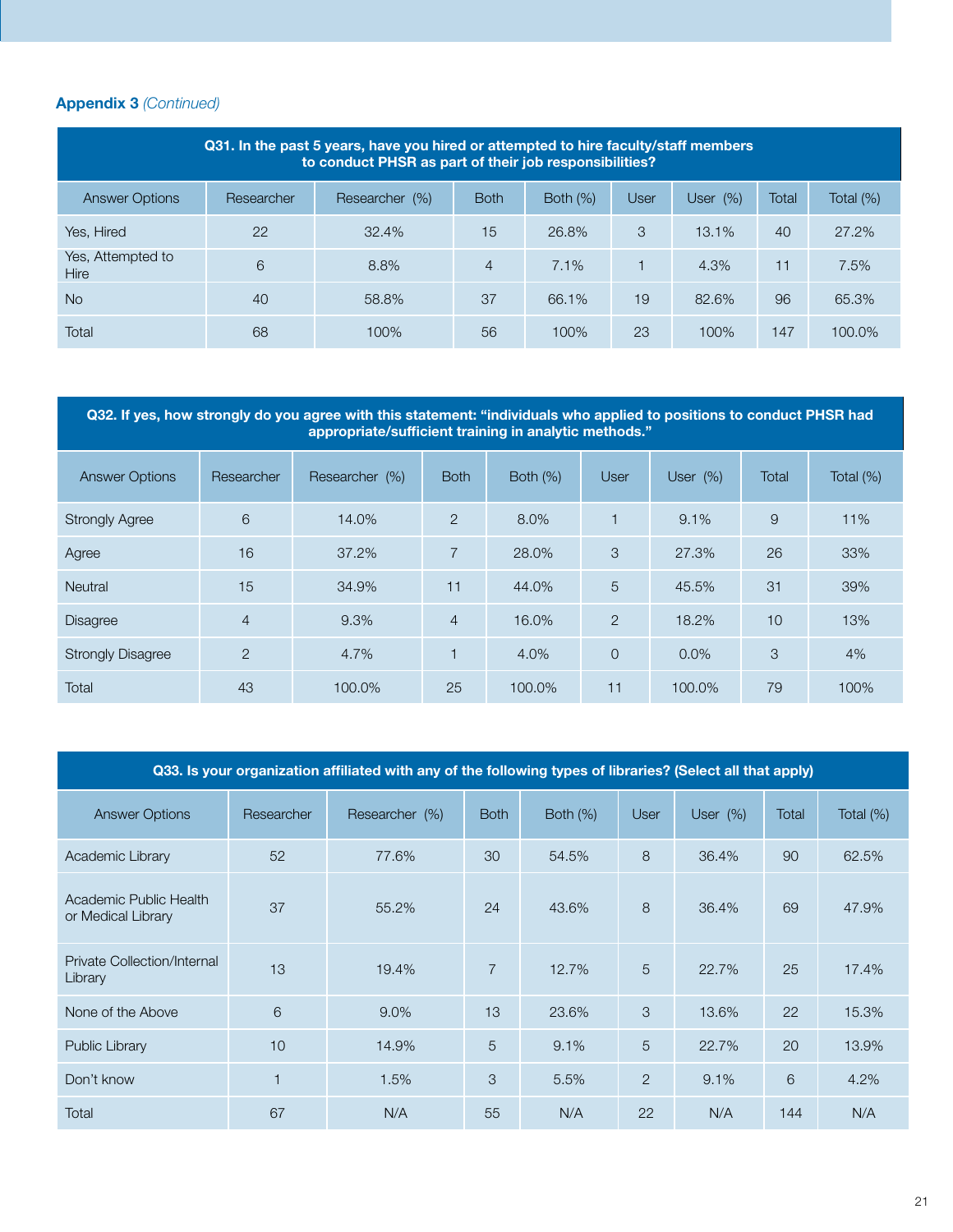| Q36. What are the top 3 journals in which you expect to find PHSR information? |                |                |                |             |              |          |       |              |  |  |
|--------------------------------------------------------------------------------|----------------|----------------|----------------|-------------|--------------|----------|-------|--------------|--|--|
| <b>Answer Options</b>                                                          | Researcher     | Researcher (%) | <b>Both</b>    | Both $(\%)$ | <b>User</b>  | User (%) | Total | Total $(\%)$ |  |  |
| <b>Health Affairs</b>                                                          | 41             | 61.2%          | 36             | 64.3%       | 14           | 63.6%    | 91    | 62.8%        |  |  |
| American Journal of<br><b>Public Health</b>                                    | 45             | 67.2%          | 28             | 50.0%       | 14           | 63.6%    | 87    | 60.0%        |  |  |
| <b>HSR</b>                                                                     | 39             | 58.2%          | 27             | 48.2%       | 11           | 50.0%    | 77    | 53.1%        |  |  |
| Journal of Public Health<br>Management and<br>Practice                         | 32             | 47.8%          | 28             | 50.0%       | 11           | 50.0%    | 71    | 49.0%        |  |  |
| <b>Public Health Reports</b>                                                   | 17             | 25.4%          | 17             | 30.4%       | 8            | 36.4%    | 42    | 29.0%        |  |  |
| Other (FILL IN)                                                                | $\overline{7}$ | 10.4%          | $\overline{7}$ | 12.5%       | 2            | 9.1%     | 16    | 11.0%        |  |  |
| Don't Know                                                                     | $\overline{2}$ | 3.0%           | 3              | 5.4%        | $\mathbf{1}$ | 4.5%     | 6     | 4.1%         |  |  |
| <b>Total</b>                                                                   | 67             | N/A            | 56             | N/A         | 22           | N/A      | 145   | N/A          |  |  |

| Q39. What is your primary discipline? (choose only one response) |                     |                |                |          |                |          |                |           |  |  |  |
|------------------------------------------------------------------|---------------------|----------------|----------------|----------|----------------|----------|----------------|-----------|--|--|--|
| <b>Answer Options</b>                                            | Researcher          | Researcher (%) | <b>Both</b>    | Both (%) | User           | User (%) | Total          | Total (%) |  |  |  |
| <b>Public Health</b>                                             | 24                  | 35.3%          | 21             | 37.5%    | 10             | 45.5%    | 55             | 37.7%     |  |  |  |
| Other (FILL IN)                                                  | $\overline{9}$      | 13.2%          | 6              | 10.7%    | $\overline{c}$ | 9.1%     | 17             | 11.6%     |  |  |  |
| <b>Public Policy</b>                                             | $\overline{4}$      | 5.9%           | 6              | 10.7%    | $\overline{c}$ | 9.1%     | 12             | 8.2%      |  |  |  |
| Economics                                                        | 6                   | 8.8%           | $\sqrt{5}$     | 8.9%     | 0              | 0.0%     | 11             | 7.5%      |  |  |  |
| Epidemiology                                                     | $\sqrt{3}$          | 4.4%           | 1              | 1.8%     | 4              | 18.2%    | 8              | 5.5%      |  |  |  |
| Nursing, or other Clinical                                       | $\mathcal{S}$       | 4.4%           | 5              | 8.9%     | 0              | 0.0%     | 8              | 5.5%      |  |  |  |
| Psychology                                                       | $\overline{4}$      | 5.9%           | $\overline{4}$ | 7.1%     | 0              | 0.0%     | 8              | 5.5%      |  |  |  |
| Sociology                                                        | $\overline{4}$      | 5.9%           | $\overline{O}$ | 0.0%     | $\overline{c}$ | 9.1%     | 6              | 4.1%      |  |  |  |
| Medicine                                                         | $\mathbf{1}$        | 1.5%           | 3              | 5.4%     | $\mathbf{1}$   | 4.5%     | 5              | 3.4%      |  |  |  |
| <b>Public Administration</b>                                     | $\sqrt{3}$          | 4.4%           | $\overline{2}$ | 3.6%     | 0              | 0.0%     | 5              | 3.4%      |  |  |  |
| <b>Business Administration</b>                                   | 2                   | 2.9%           | $\mathbf{1}$   | 1.8%     | $\mathbf{1}$   | 4.5%     | $\overline{4}$ | 2.7%      |  |  |  |
| Law                                                              | $\overline{2}$      | 2.9%           | $\overline{O}$ | 0.0%     | $\overline{O}$ | 0.0%     | $\overline{2}$ | 1.4%      |  |  |  |
| Operations Research/<br><b>Decision Sciences</b>                 | $\mathsf{O}\xspace$ | 0.0%           | $\overline{2}$ | 3.6%     | 0              | 0.0%     | $\overline{c}$ | 1.4%      |  |  |  |
| Anthropology                                                     | $\mathbf{1}$        | 1.5%           | $\overline{O}$ | 0.0%     | 0              | 0.0%     | $\mathbf{1}$   | 0.7%      |  |  |  |
| <b>Political Science</b>                                         | $\mathbf{1}$        | 1.5%           | $\overline{O}$ | 0.0%     | 0              | 0.0%     | 1              | 0.7%      |  |  |  |
| <b>Statistics</b>                                                | $\mathbf{1}$        | 1.5%           | $\overline{O}$ | 0.0%     | 0              | 0.0%     | 1              | 0.7%      |  |  |  |
| Demography                                                       | $\mathbf{O}$        | 0.0%           | $\overline{O}$ | 0.0%     | $\mathsf O$    | 0.0%     | 0              | 0.0%      |  |  |  |
| Total                                                            | 68                  | 100.0%         | 56             | 100.0%   | 22             | 100.0%   | 146            | 100%      |  |  |  |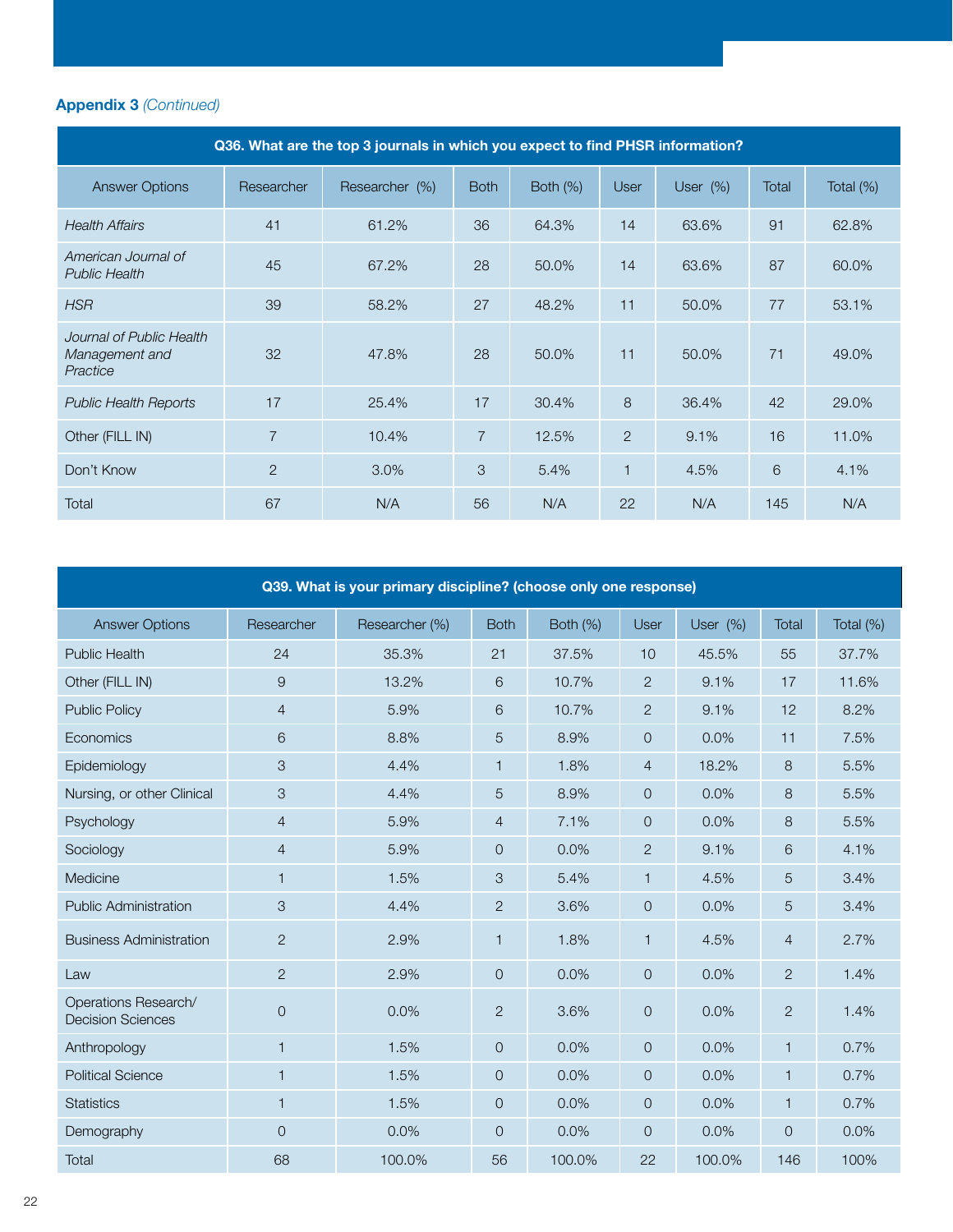| Q40. Have you received formal training in either Health Services Research (HSR) or PHSR? |                |            |                |            |          |            |                   |                     |  |  |  |  |  |
|------------------------------------------------------------------------------------------|----------------|------------|----------------|------------|----------|------------|-------------------|---------------------|--|--|--|--|--|
| Answer<br><b>Options</b>                                                                 | Researcher     | Response % | <b>Both</b>    | Response % | User     | Response % | Response<br>Count | Response<br>Percent |  |  |  |  |  |
| <b>Yes</b>                                                                               | 42             | 63%        | 32             | 57%        | 13       | 59.1%      | 87                | 60.0%               |  |  |  |  |  |
| Not Sure                                                                                 | $\overline{4}$ | 6%         | $\overline{0}$ | $0\%$      | $\Omega$ | 0.0%       | 4                 | 2.8%                |  |  |  |  |  |
| <b>No</b>                                                                                | 21             | 31%        | 24             | 43%        | 9        | 40.9%      | 54                | 37.2%               |  |  |  |  |  |
| Total                                                                                    | 67             | 100%       | 56             | 100%       | 22       | 100.0%     | 145               | 100.0%              |  |  |  |  |  |

| Q41. Have you ever participated in an AcademyHealth PHSR Interest Group event? |            |            |                |            |             |            |                   |                     |  |  |  |  |  |
|--------------------------------------------------------------------------------|------------|------------|----------------|------------|-------------|------------|-------------------|---------------------|--|--|--|--|--|
| Answer<br><b>Options</b>                                                       | Researcher | Response % | <b>Both</b>    | Response % | <b>User</b> | Response % | Response<br>Count | Response<br>Percent |  |  |  |  |  |
| Yes                                                                            | 33         | 49.3%      | 26             | 47.3%      |             | 31.8%      | 66                | 45.8%               |  |  |  |  |  |
| Not Sure                                                                       | 3          | 4.5%       | $\overline{O}$ | $0.0\%$    |             | 4.5%       | $\overline{4}$    | 2.8%                |  |  |  |  |  |
| <b>No</b>                                                                      | 31         | 46.3%      | 29             | 52.7%      | 14          | 63.6%      | 74                | 51.4%               |  |  |  |  |  |
| Total                                                                          | 67         | 100.0%     | 55             | 100.0%     | 22          | 100.0%     | 144               | 100.0%              |  |  |  |  |  |

| Q43. What is the highest level of education you have obtained in your current primary discipline? |                |                |                     |          |                |             |                |           |  |  |
|---------------------------------------------------------------------------------------------------|----------------|----------------|---------------------|----------|----------------|-------------|----------------|-----------|--|--|
| <b>Answer Options</b>                                                                             | Researcher     | Researcher (%) | <b>Both</b>         | Both (%) | User           | User $(\%)$ | Total          | Total (%) |  |  |
| Ph.D.                                                                                             | 41             | 60%            | 24                  | 42.9%    | 8              | 36.4%       | 73             | 50.0%     |  |  |
| Master's degree (M.A.<br>M.S., etc.)                                                              | 6              | 9%             | 18                  | 32.1%    | 9              | 40.9%       | 33             | 22.6%     |  |  |
| Other (please specify)                                                                            | $\overline{7}$ | 10%            | $\overline{4}$      | 7.1%     | $\overline{2}$ | 9.1%        | 13             | 8.9%      |  |  |
| M.D.                                                                                              | $\overline{4}$ | 6%             | 6                   | 10.7%    | $\mathbf{1}$   | 4.5%        | 11             | 7.5%      |  |  |
| Post-Doctoral<br>Fellowship                                                                       | $\overline{5}$ | 7%             | 3                   | 5.4%     | $\overline{2}$ | 9.1%        | 10             | 6.8%      |  |  |
| Bachelor's degree<br>(B.A., B.S. etc.)                                                            | 3              | 4%             | $\mathbf{1}$        | 1.8%     | $\overline{0}$ | 0.0%        | $\overline{4}$ | 2.7%      |  |  |
| J.D.                                                                                              | 2              | 3%             | $\overline{O}$      | 0.0%     | $\overline{0}$ | 0.0%        | 2              | 1.4%      |  |  |
| Associate's degree<br>(AA)                                                                        | $\overline{0}$ | 0%             | 0                   | 0.0%     | $\overline{0}$ | 0.0%        | $\overline{0}$ | 0.0%      |  |  |
| Undergraduate Minor                                                                               | $\overline{0}$ | 0%             | $\overline{O}$      | 0.0%     | $\overline{O}$ | 0.0%        | $\overline{0}$ | 0.0%      |  |  |
| Area of Specialization<br>or Concentration                                                        | $\overline{0}$ | 0%             | $\mathsf{O}\xspace$ | 0.0%     | $\mathbf 0$    | 0.0%        | $\circ$        | 0.0%      |  |  |
| Total                                                                                             | 68             | 100%           | 56                  | 100.0%   | 22             | 100.0%      | 146            | 100.0%    |  |  |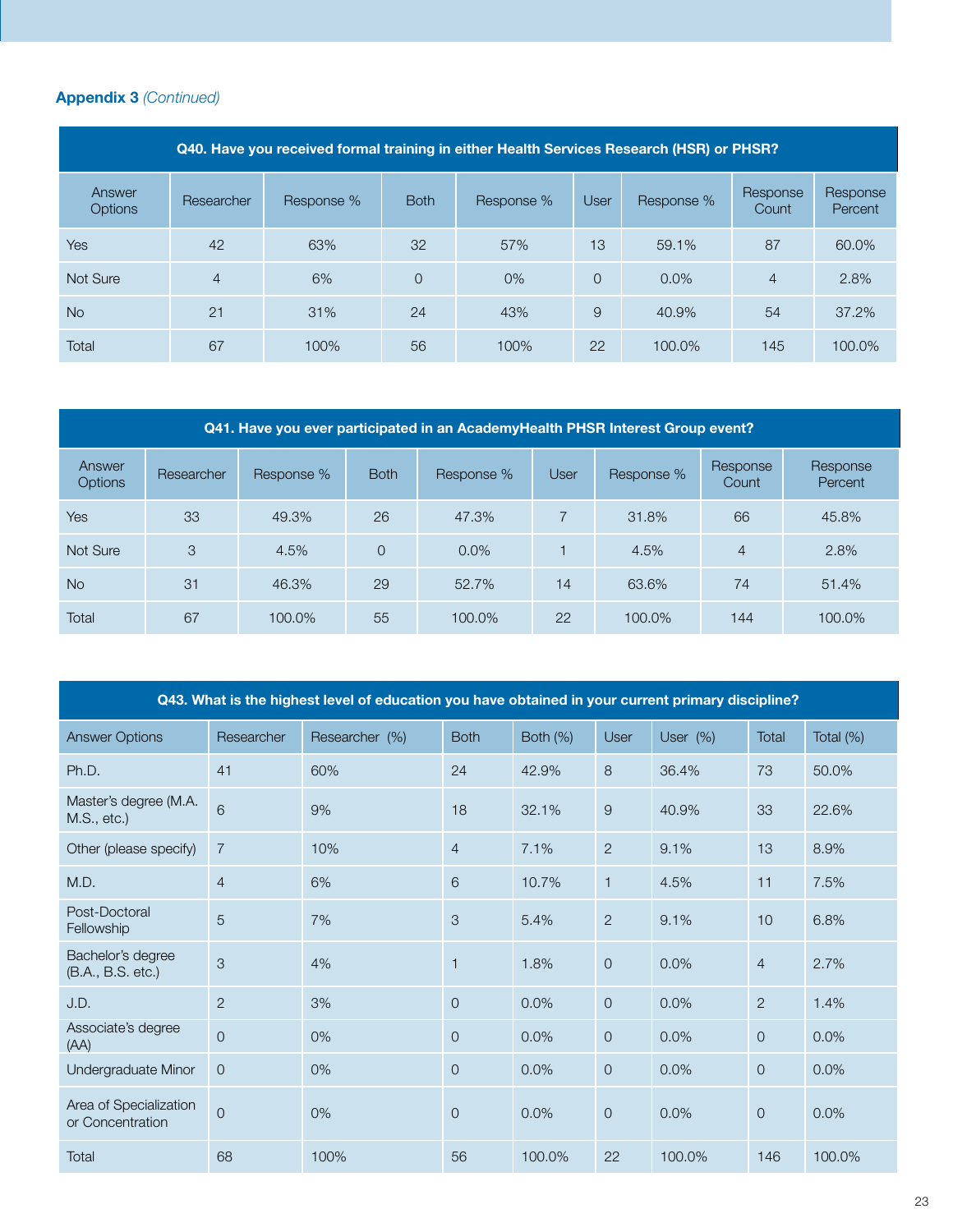| Q44. What is your age (select one)? |            |                |             |             |               |             |              |              |  |  |
|-------------------------------------|------------|----------------|-------------|-------------|---------------|-------------|--------------|--------------|--|--|
| <b>Answer Options</b>               | Researcher | Researcher (%) | <b>Both</b> | Both $(\%)$ | User          | User $(\%)$ | <b>Total</b> | Total $(\%)$ |  |  |
| Under 30                            | 5          | 7%             | 3           | 5.6%        | $\mathcal{S}$ | 14.3%       | 11           | 7.7%         |  |  |
| $30 - 42$                           | 23         | 34%            | 18          | 33.3%       | 3             | 14.3%       | 44           | 30.8%        |  |  |
| 43-59                               | 30         | 44%            | 24          | 44.4%       | 9             | 42.9%       | 63           | 44.1%        |  |  |
| 60 or over                          | 10         | 15%            | 9           | 16.7%       | 6             | 28.6%       | 25           | 17.5%        |  |  |
| Total                               | 68         | 100%           | 54          | 100%        | 21            | 100%        | 143          | 100.0%       |  |  |

| Q45. What is your gender? |            |                |             |             |             |             |       |              |  |  |  |
|---------------------------|------------|----------------|-------------|-------------|-------------|-------------|-------|--------------|--|--|--|
| <b>Answer Options</b>     | Researcher | Researcher (%) | <b>Both</b> | Both $(\%)$ | <b>User</b> | User $(\%)$ | Total | Total $(\%)$ |  |  |  |
| Female                    | 32         | 48%            | 32          | 58.2%       | 16          | 72.7%       | 80    | 55.9%        |  |  |  |
| Male                      | 34         | 52%            | 23          | 41.8%       | 6           | 27.3%       | 63    | 44.1%        |  |  |  |
| Total                     | 66         | 100%           | 55          | 100.0%      | 22          | 100.0%      | 143   | 100.0%       |  |  |  |

| Q46. What is your ethnicity (select one)? |                |                |                         |             |                |             |                |           |  |  |  |  |
|-------------------------------------------|----------------|----------------|-------------------------|-------------|----------------|-------------|----------------|-----------|--|--|--|--|
| <b>Answer Options</b>                     | Researcher     | Researcher (%) | <b>Both</b>             | Both $(\%)$ | <b>User</b>    | User $(\%)$ | Total          | Total (%) |  |  |  |  |
| Caucasian<br>(non-Hispanic)               | 52             | 77.6%          | 45                      | 83.3%       | 17             | 77.3%       | 114            | 79.7%     |  |  |  |  |
| Asian/Pacific<br><b>Islander</b>          | $\overline{7}$ | 10.4%          | 5                       | 9.3%        | $\mathbf{2}$   | 9.1%        | 14             | 9.8%      |  |  |  |  |
| African-American                          | 2              | 3.0%           | $\overline{2}$          | 3.7%        | $\overline{2}$ | 9.1%        | 6              | 4.2%      |  |  |  |  |
| Other (please<br>specify)                 | $\overline{4}$ | 6.0%           | $\overline{\mathbf{1}}$ | 1.9%        | $\overline{O}$ | 0.0%        | 5              | 3.5%      |  |  |  |  |
| Hispanic                                  | 1              | 1.5%           |                         | 1.9%        | 1              | 4.5%        | 3              | 2.1%      |  |  |  |  |
| Multi-racial                              | 1              | 1.5%           | $\overline{O}$          | 0.0%        | $\mathbf{O}$   | 0.0%        | $\mathbf{1}$   | 0.7%      |  |  |  |  |
| Native American                           | $\overline{O}$ | 0.0%           | $\overline{O}$          | 0.0%        | $\mathbf{O}$   | 0.0%        | $\overline{0}$ | 0.0%      |  |  |  |  |
| <b>Total</b>                              | 67             | 100.0%         | 54                      | 100.0%      | 22             | 100.0%      | 143            | 100.0%    |  |  |  |  |